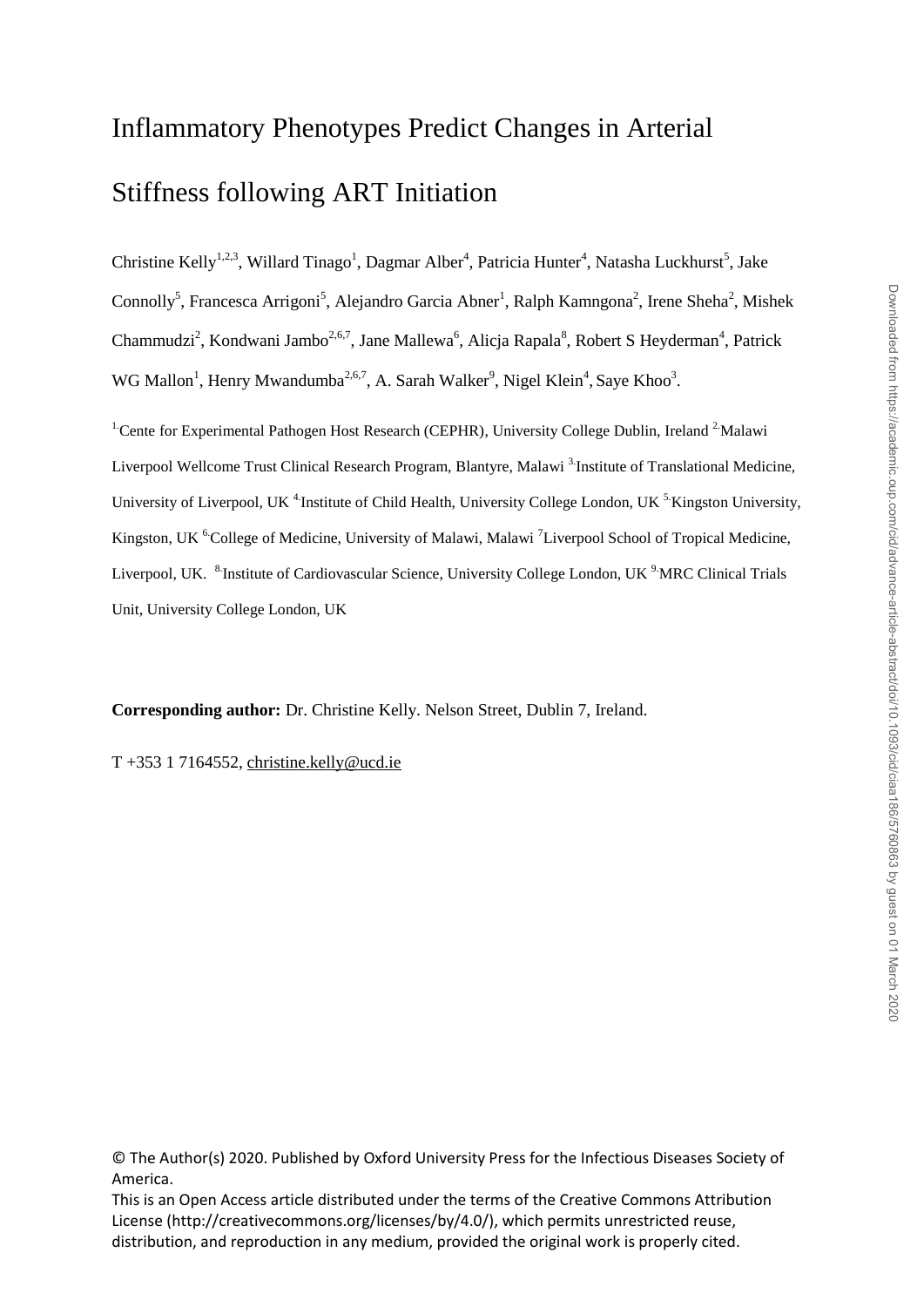**Summary:** Adults starting ART with advanced immunosuppression can be phenotyped into three inflammatory clusters. One cluster was defined by high T-cell PD1 expression and another by a hyper-inflamed biological profile. Changes in arterial stiffness on ART varied according to inflammatory phenotype.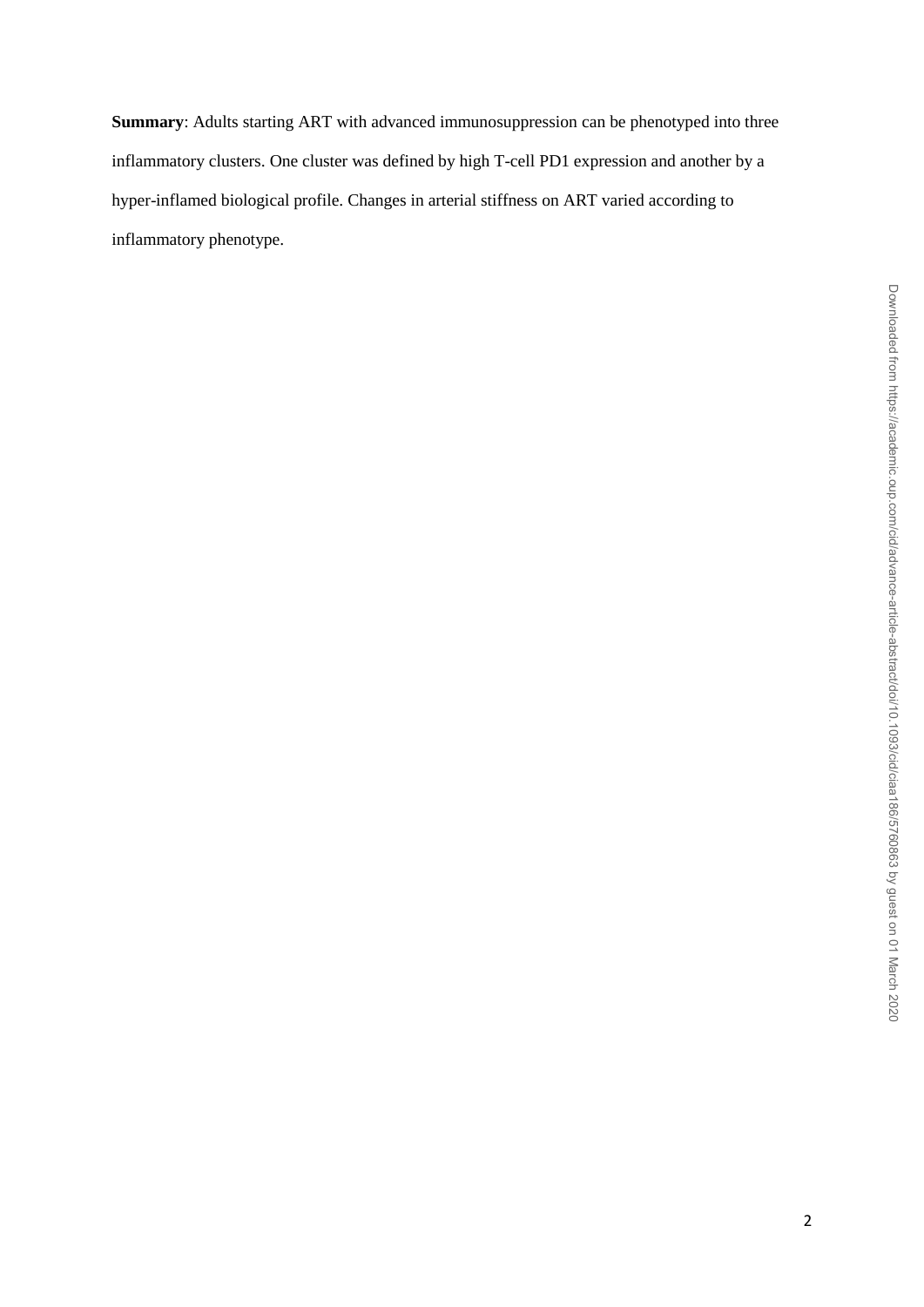#### **Abstract**

Background: Inflammation drives vascular dysfunction in HIV, but in low-income settings causes of inflammation are multiple, and include infectious and environmental factors. We hypothesised that patients with advanced immunosuppression could be stratified into inflammatory phenotypes that predicted changes in vascular dysfunction on ART.

Methods: We recruited Malawian adults with CD4<100 cells/ul two weeks after starting ART in the REALITY trial (NCT01825031). Carotid femoral pulse wave velocity (cfPWV) measured arterial stiffness 2, 12, 24 and 42 weeks post-ART initiation. Plasma inflammation markers were measured by electrochemiluminescence at weeks 2 and 42. Hierarchical clustering on principal components identified inflammatory clusters.

Results: 211 HIV-positive participants grouped into three clusters of inflammatory marker profiles representing 51 (24%) (cluster-1), 153 (73%) (cluster-2) and 7 (3%) (cluster-3) individuals. Cluster-1 showed markedly higher CD4 and CD8 T-cell expression of HLADR and PD1 vs cluster-2 and cluster-3 (all p<0.0001). Although small, individuals in cluster-3 had significantly higher levels of cytokines reflecting inflammation (IL6, IFNɣ, IP10, IL1RA, IL10), chemotaxis (IL8), systemic and vascular inflammation (CRP, ICAM1, VCAM1) and SAA (all p<0.001). In mixed-effects models, cfPWV changes over time were similar for cluster-2 vs cluster-1 (relative-fold-change 0.99 (95% CI 0.86-1.14, p=0.91, but greater in cluster-3 vs cluster-1 (relative-fold-change 1.45 (95% CI 1.01-2.09,  $p=0.045$ ).

Conclusions: Two inflammatory clusters were identified: one defined by high T-cell PD1 expression and another by a hyper-inflamed profile and increases in cfPWV on ART. Further clinical characterisation of these inflammatory phenotypes could help target vascular dysfunction interventions to those at highest risk.

**Keywords:** Inflammatory phenotype, Arterial stiffness, Sub-Saharan Africa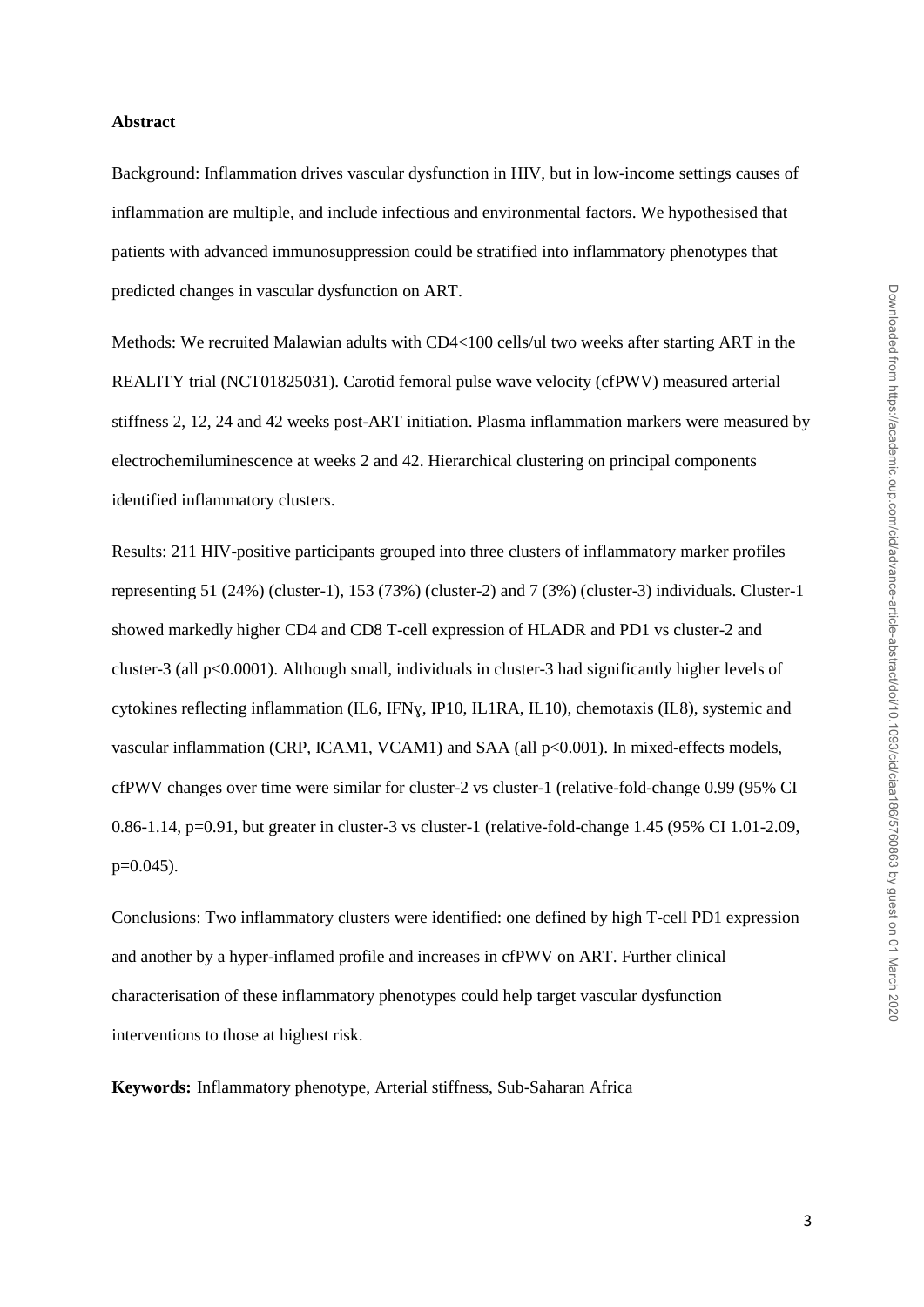Chronic inflammation persists in people living with HIV (PLWH) despite long-term suppressive antiretroviral therapy (ART), contributing to vascular dysfunction and non-communicable diseases [\[1-](#page-16-0) [3\]](#page-16-0). Low income sub-Saharan Africa (SSA) faces an epidemiological transition in cardiovascular disease (CVD), as urbanisation increases traditional cardiovascular risk factors [\[4,](#page-16-1) [5\]](#page-16-2). Hypertension is already highly prevalent; diabetes, dyslipidaemia and obesity are increasing [\[6-8\]](#page-16-3). Already, 80% of haemorrhagic strokes in people under 65 years occur in low and middle income countries [\[9\]](#page-16-4). Continued increases in non-communicable disease in low-income SSA are of major public health concern and the focus of sustainable development goal 3.4 [\[9,](#page-16-4) [10\]](#page-16-5). Life expectancy is increasing amongst PLWH in the region and the effects of persistent chronic inflammation superimposed upon an evolving background of cardiovascular risk in an ageing cohort are unknown [\[11,](#page-17-0) [12\]](#page-17-1).

In high-income settings, drivers such as microbial translocation, persistent HIV replication and latent co-infections have been implicated in chronic inflammation [\[13-15\]](#page-17-2). Precise pathways remain unclear, with some individuals being affected more than others, and become even more complex in lowincome settings where additional drivers of inflammation are multiple. Recurrent acute or sub-acute infections such as TB, CMV, malaria, helminths and invasive bacterial disease underpin an exhausted immune system [\[16-18\]](#page-17-3). Cotrimoxazole decreases immune activation, suggesting that modifying infection-related drivers may help reduce chronic inflammation [\[19\]](#page-17-4). Late presentation with low CD4 is still common in SSA, and is associated with lymph node fibrosis and poor immune reconstitution on ART [\[20-22\]](#page-17-5). Immune activation has also been linked to poor ART adherence [\[23\]](#page-18-0), food insecurity [\[24\]](#page-18-1) and host genetics [\[25\]](#page-18-2) in SSA cohorts.

A pragmatic approach to this complex process might be to identify common inflammatory phenotypes that identify those at highest risk from the complications of chronic inflammation, and hence target limited resources for risk reduction. This approach has been used successfully to guide treatment in other diseases characterised by chronic inflammation, such as asthma and systemic lupus erythamatosus (SLE) [\[26,](#page-18-3) [27\]](#page-18-4).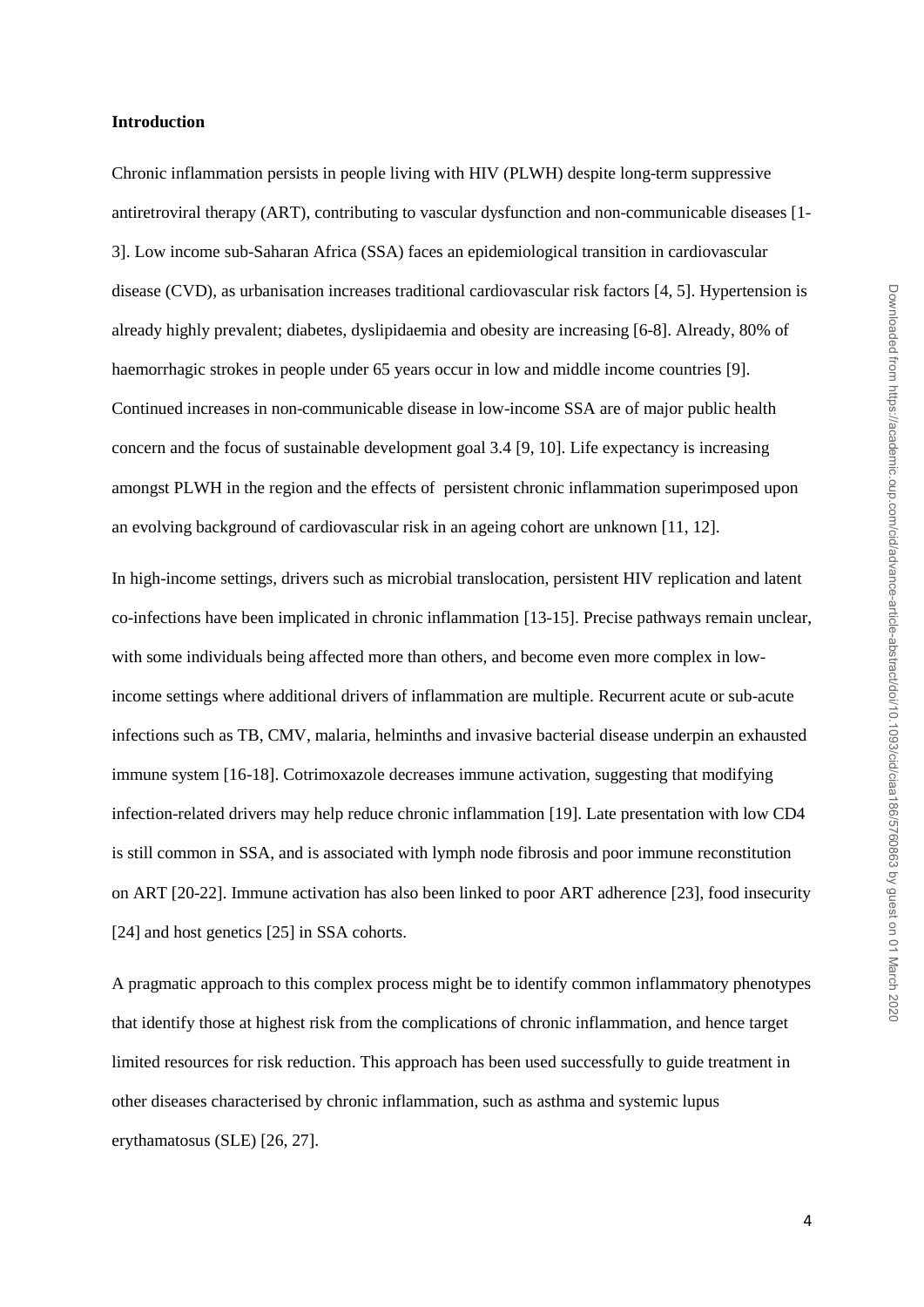Arterial stiffness has been used as a measure of vascular dysfunction in HIV studies as well as other chronic inflammatory conditions [\[28-33\]](#page-18-5). cfPWV is a gold standard measurement of arterial stiffness and has been validated as a physiological biomarker of cardiovascular events and mortality [\[29,](#page-18-6) [30\]](#page-18-7). We have previously shown that arterial stiffness, as measured by carotid femoral pulse wave velocity (cfPWV), is increased in PLWH during the first 3 months of ART and in people experiencing unstructured treatment interruptions [\[3,](#page-16-6) [15\]](#page-17-6).

We aimed to investigate whether PLWH starting ART with advanced immune suppression could be stratified into inflammatory phenotypes, and whether these phenotypes predicted changes in arterial stiffness following ART initiation.

#### **Methods**

ART-naïve adults with a new HIV diagnosis and CD4 <100 cells/uL were recruited prospectively from the ART clinic and voluntary HIV testing clinic at Queen Elizabeth Central Hospital, Blantyre, Malawi, along with HIV negative adults with no evidence of infection within the previous 3 months (full details of recruitment in [\[3\]](#page-16-6); most HIV-positive patients were recruited from the REALITY trial [NCT01825031]). In brief, participants underwent a detailed clinical assessment and blood draw for plasma storage at 2 (enrolment) and 42 weeks post ART initiation. The enrolment visit for HIVpositive participants was 2 weeks after ART initiation to minimise visit burden in this unwell group. cfPWV was assessed on all participants at enrolment, and 10, 22 and 40 weeks later. All participants provided informed written consent and ethical approval was granted by the College of Medicine Research and Ethics Committee (COMREC), University of Malawi (P.09/13/1464) and the University of Liverpool Research and Ethics Committee (UoL000996).

Surface immunophenotyping of T-cells was performed on fresh PBMCs using flow cytometry as previously described [\[3\]](#page-16-6). T-cell activation, exhaustion and senescence was defined as CD38/HLADR, PD1 and CD57 expression, respectively. Monocytes were defined as classical (CD14<sup>++</sup>CD16), intermediate (CD14<sup>++</sup>CD16<sup>+</sup>) or nonclassical (CD14<sup>+</sup>CD16<sup>+</sup>). Stored plasma was tested for 22 cytokines: Proinflammatory Panel-1 (IFN-y, IL-1B, IL-2, IL-4, IL-6, IL-8, IL-10, IL12p70, IL-13,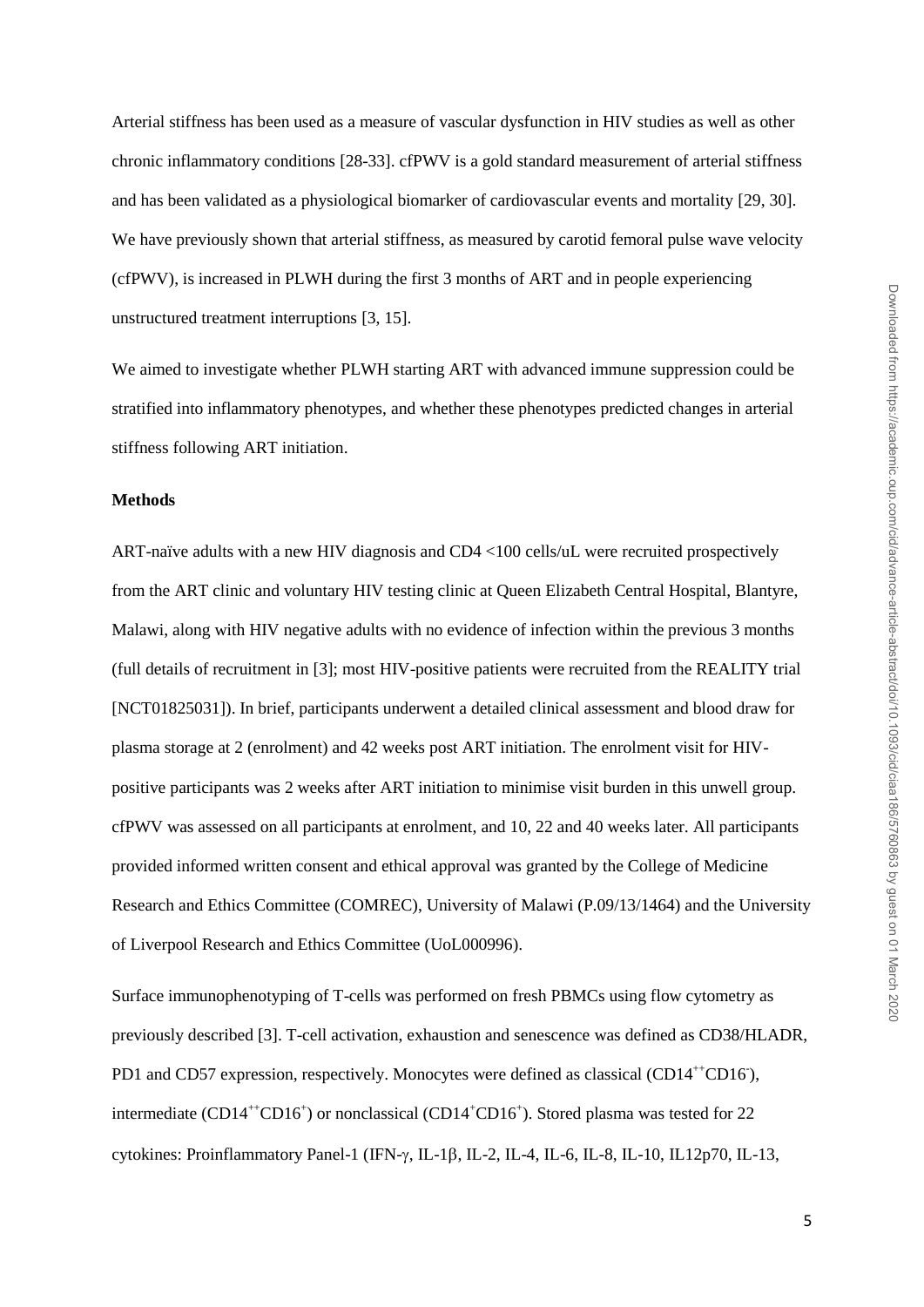TNF- $\alpha$ ), Vascular Injury Panel-2 (SAA, CRP, VCAM-1, ICAM-1), Chemokine Panel-1 (MIP-1 $\beta$ , IP-10, MCP-1), Angiogenesis -Panel-1 (VEGF-A, bFGF) and single analyte assays for IL1R antagonist and IL-7, all from Meso Scale Discovery (MSD, Rockland, MD, USA). Assays were performed following the manufacturer's instructions and recommended dilutions for human plasma. Soluble CD163 was measured in plasma diluted at 1:20 using DuoSet antibodies (R&D Systems, Minneapolis, MN, USA) on MSD Multiarray plates. CMV viral loads were quantified by DNA PCR in a subset of participants with available plasma as described previously[\[34\]](#page-19-0). A negative CMV PCR was defined as <100 copies/mL and corresponded with values less than 3 cycle thresholds above background fluorescence.

#### Statistical analysis

Categorical and continuous variables were compared using chi-squared and Kruskal-Wallis or Wilcoxon ranksum tests, respectively. We used principal component analysis (PCA) to reduce the dimensionality/eliminating redundancy across all 22 biomarkers., Briefly, PCA enables reduction of a larger number of variables into a smaller number of summary components, while still retaining as much of the variance in the original variables as possible. Prior to PCA, the biomarkers were logtransformed (for approximate normality) and scaled to ensure biomarkers with larger intrinsic variation did not dominate the PCA. Unsupervised hierarchical clustering was then performed on the principal components (PCs), using Ward's minimum variance method and squared Euclidean distance as the distance measure, and determining the optimal number of clusters using the Silhouette method [\[35\]](#page-19-1). For PCA, we used a single imputation for absolute values of missing biomarker data (ranging from 0.5-20%) for patients with any biomarker values using the SVDImpute algorithm (which imputes based on eigenvectors, analogous to PCA) within the R impute package [\[36\]](#page-19-2).

We used logistic regression to investigate predictors of CMV positivity adjusting for clinical risk factors, using multivariable fractional polynomials to account for non-linear effects of biomarkers. We then examined the association between changes in cfPWV  $(log_{10}$  transformed for normality) over time and inflammatory clusters using linear mixed models with patient-specific random intercepts.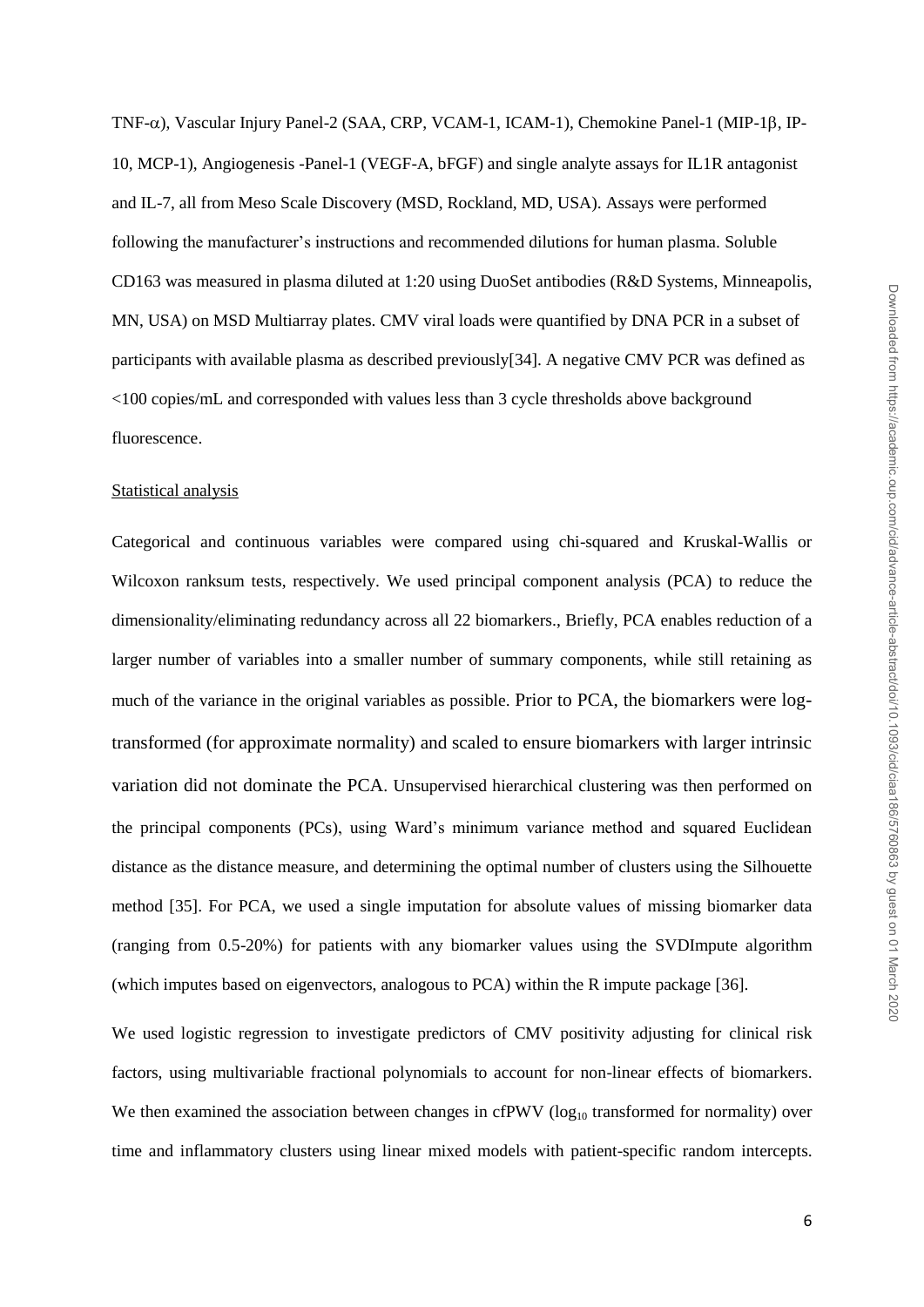We adjusted the model for baseline cfPWV values, confounders (age and sex) and mediators (blood pressure and haemoglobin) as previously identified [\[3\]](#page-16-6).

Analysis was undertaken using Stata 13.1 (Statacorp, College Station, USA) and R V3.5.1 (The R Foundation for Statistical Computing, Vienna, Austria).

#### **Results**

In total 279 HIV-positive participants were enrolled. The median age was 36 years (IQR 31–43), nadir CD4 count 41 cells/µL (18-62) and HIV viral load 110,000 copies/mL (4000–290,000). The median(IQR) blood pressure was 120/73mmHg (108/68-128/80) and total cholesterol 3.6 mmol/L (3.0–4.4). 110 HIV-negative participants had comparable age and blood pressure (median[IQR] 35 years [31–41] and 128/75mmHg [114/68–134/82]). All but one HIV patient received first line ART of tenofovir-lamivudine-efavirenz, with the exception receiving zidovudine-lamivudine-nevirapine. 45 (16%) HIV-positive participants were diagnosed with an acute co-infection at study enrolment, including 30 with TB, 4 with cryptococcal meningitis and 4 with malaria. CMV PCR was positive for 61 (32%) of 193 tested HIV-positive and 1 (2%) of 59 HIV-negative participants at enrolment, with median(IQR) CMV viral load 928 copies/mL (412–3052) in those positive. CMV PCR became undetectable for all except one HIV-positive participant after 42 weeks of ART. The median(IQR) cfPWV for the HIV-positive participants was 7.3 m/s (6.5–8.2).

15 participants died. Of 14 PLWH who died, five were due to TB, three cryptococcal meningitis, one pneumonia, one Kaposi sarcoma, one gastroenteritis and three of unknown cause. One HIV-negative participant died from a cerebrovascular accident on a background of hypertension and obesity.

#### Inflammatory biomarkers

Inflammatory biomarker data was available for 211 (76%) HIV-positive and 62 (56%) HIV-negative participants. At enrolment, almost all markers were significantly elevated in those with HIV compared to those without, particularly anti-inflammatory cytokines (IL10 and IL1Ra: 2.9 and 1.9 fold higher); T-cell activation (IFNɣ and IL7: 2.3 and 4.9 fold higher); and angiogenesis (bFGF and VEGF: 4.9 and 2.6 fold higher) (Supplementary Table 1). All inflammatory biomarkers except IL13 decreased in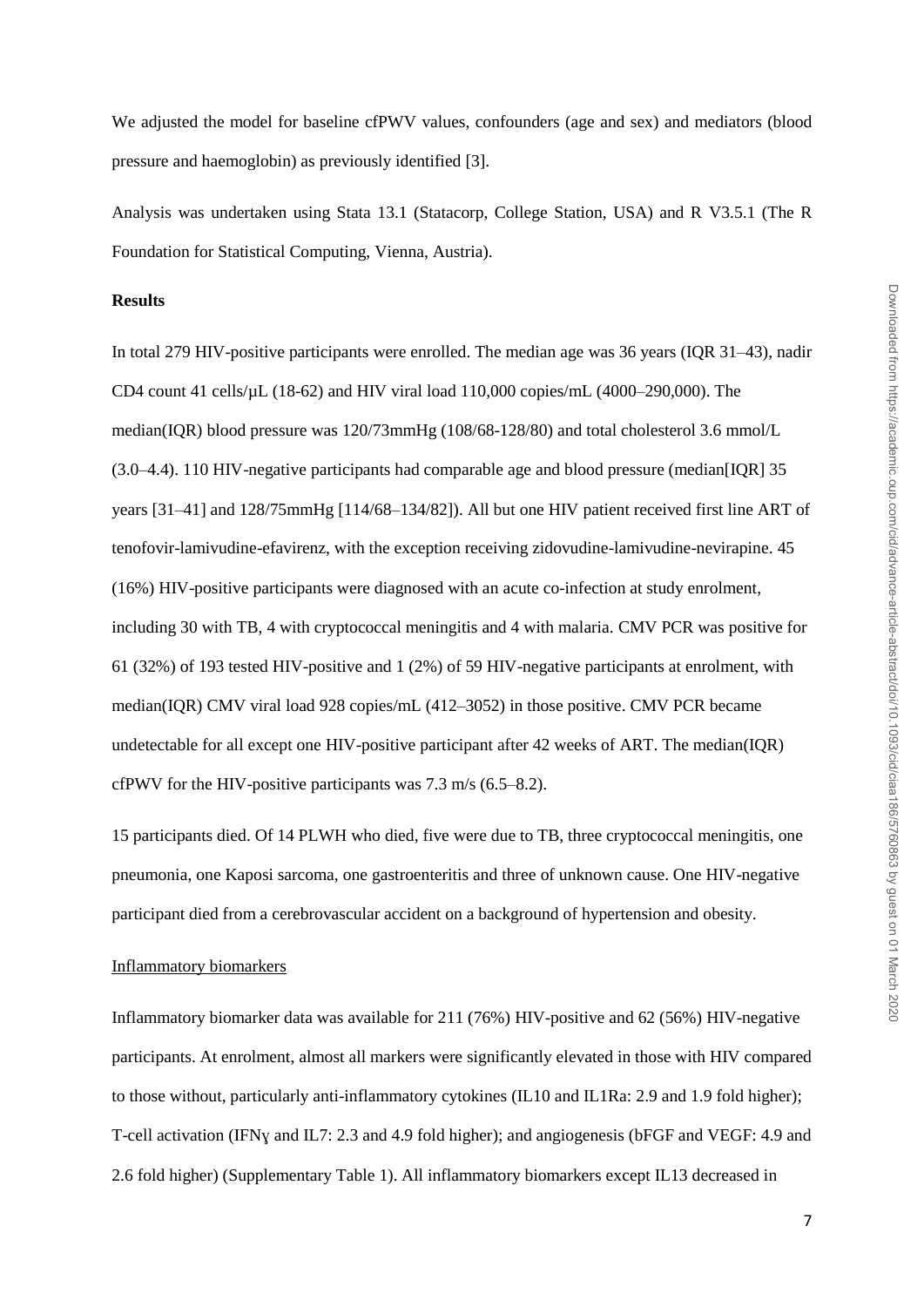HIV-positive participants during the following 42 weeks on ART. However levels of TNFα, IL7, MCP1, IP10, VEGF, bFGF, ICAM and CRP remained significantly elevated compared to HIVnegative patients at the final study visit (all p<0.001, Supplementary Table 2).

Whilst many cytokines were univariably associated with CMV positivity, only associations with VCAM and MIP1β, and baseline CD4, persisted in multivariable models after adjustment for age and sex (p=0.04 and 0.01 respectively, Supplementary Table 3).

Amongst HIV-positive participants, individual biomarkers were not associated with cfPWV at enrolment on univariate analysis ( $p > 0.05$ ), with the exception of IL13 (spearman rho  $-0.21$ ,  $p=0.01$ , Supplementary Table 4).

#### Characterisation of immune phenotypes during ART initiation

Unsupervised hierarchical clustering of the 22 inflammatory biomarkers was performed for the 211 HIV-positive participants with any biomarker data. Three clusters were identified representing 51 (24%) (cluster-1), 153 (73%) (cluster-2) and 7 (3%) (cluster-3) participants (Figure 1). Figure 2 and Supplementary Table 5 compare the inflammatory biomarkers across clusters.

Although cluster-3 was small, participants had markedly increased pro-inflammatory cytokines compared to cluster-1 and cluster-2. Concentrations of IL6, CRP and IFNɣ were between 10 and 50 fold higher (all p<0.0001, Supplementary Table 5) and levels of serum amyloid was over 100 fold higher (p=0.0003). For participants in cluster-1, CRP and serum amyloid were increased compared to cluster-2 (both p=0.02) but to a lesser extent than the levels seen in cluster-3 (Supplementary Table 5).

Table 1 shows clinical characteristics and cell surface immune activation markers of patients in each cluster, and supplementary Table 6 shows the relevant characteristics for those without available biomarker data. There was no evidence of differences in age, blood pressure, diagnosis of acute coinfection or CMV positivity between clusters (p=0.77, 0.47, 0.72 and 0.90, respectively). There was a trend towards lower nadir CD4 count in cluster-3 compared to cluster-2 [CD4 17 cellscells/µL (11–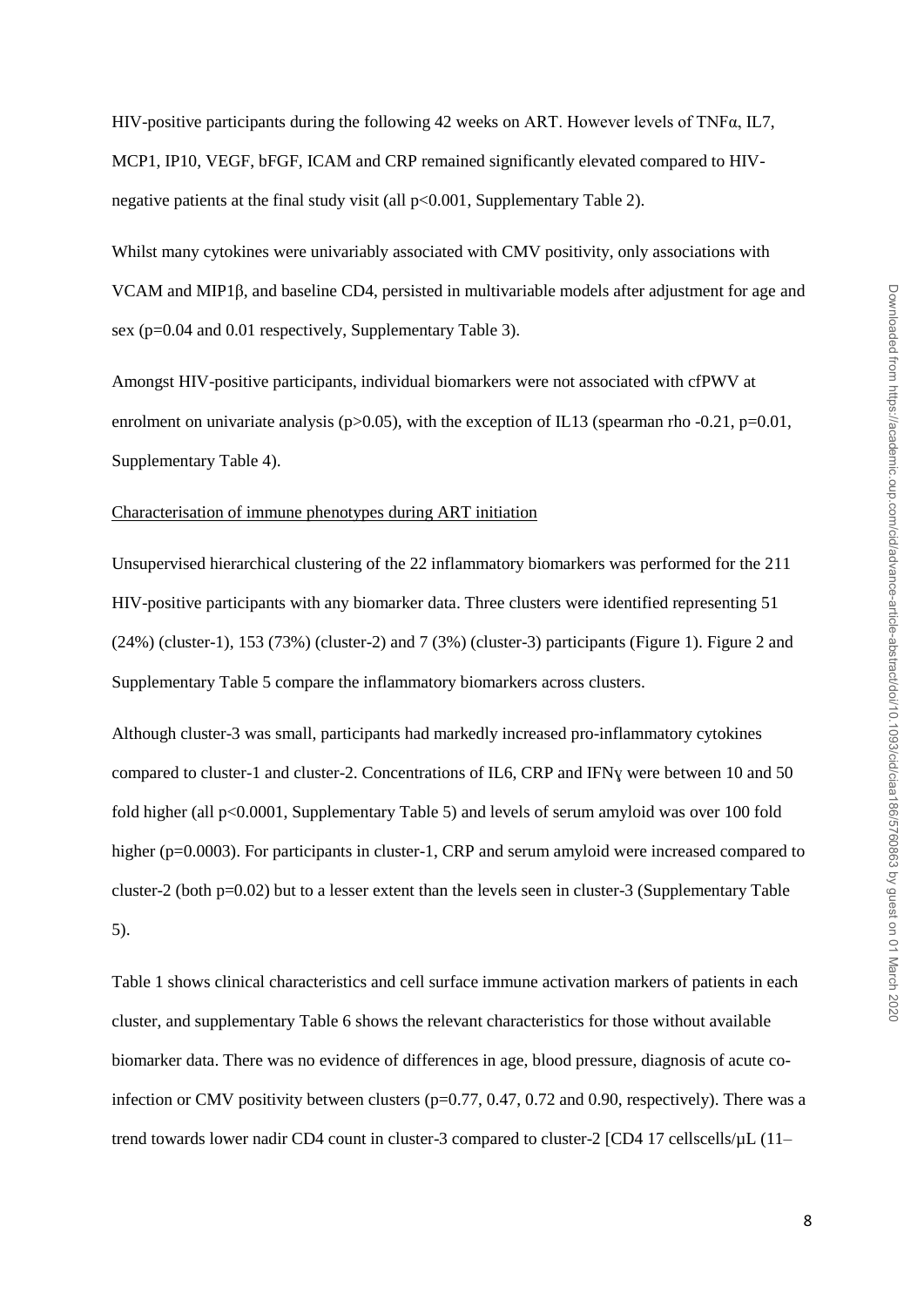44) versus 41 (19–63),  $p=0.08$ ], but no evidence of overall difference across the three groups  $(p=0.44)$ .

Participants in cluster-1 were characterised by higher proportions of PD-1 expressing CD4 and CD8 T-cells compared to cluster-2 and cluster-3 [Table 1, CD4: median 69% versus 39% and 33%, respectively; CD8: 54% versus 33% and 42%, respectively, both p<0.0001] as well as a lower proportion of intermediate monocytes [7.7 versus 10.3 versus 12.8 respectively, p=0.004]. Lower proportions of activated CD4 and CD8 T-cells were found in cluster-2 [CD4: 68% versus 86% in cluster-1 and 69% in cluster-3; CD8: 72% versus 84% vs 83% respectively, p<0.0001]. However, all 14 deaths in HIV-positive participants were in cluster-2 (p=0.097).

#### Relationship between Immune phenotype at ART initiation and arterial stiffness

Median (IQR) cfPWV at baseline for clusters 1, 2 and 3 was 7.5m/s (7.4–7.6), 7.3m/s (7.2–7.4) and 6.6m/s (6.3–6.8) respectively (p=0.04). When adjusted for *a priori* identified confounders and mediators in multivariate analysis, baseline cfPWV was lower in cluster-2 and cluster-3 compared to cluster-1 [cluster-2: fold change -9% (95% CI -17% to 1%),  $p=0.08$ ; cluster-3: fold change -17% (95% CI -53% to -15%), p=0.002, Table 2]. The effect of inflammatory cluster on baseline cfPWV was not attenuated when CMV positivity was added to this model [cluster-2: fold change -10% (95% CI -19% to 0%), p=0.04; cluster-3: fold change -37% (95% CI -56% to -11%), p=0.008].

Between week 2 and week 42, change in cfPWV for clusters 1, 2 and 3 was -0.5m/s (95% CI -1.0 to  $+0.1$ ),  $-0.4$ m/s (95% CI -1.0 to  $+0.2$ ) and  $+0.1$ m/s (95% CI -0.6 to  $+1.7$ ) respectively (Figure 3). Mixed effects models were constructed to assess the effect of inflammatory biomarker cluster on cfPWV slope over 42 weeks when adjusted for *a priori* identified confounders and mediators (Table 3). Compared with the rate of change in cluster-1, fold change for cluster-2 was 0.99 (95% CI 0.86 to 1.14, p=0.91) and for cluster-3 was 1.45 (95% CI 1.01 to 2.09, p=0.045).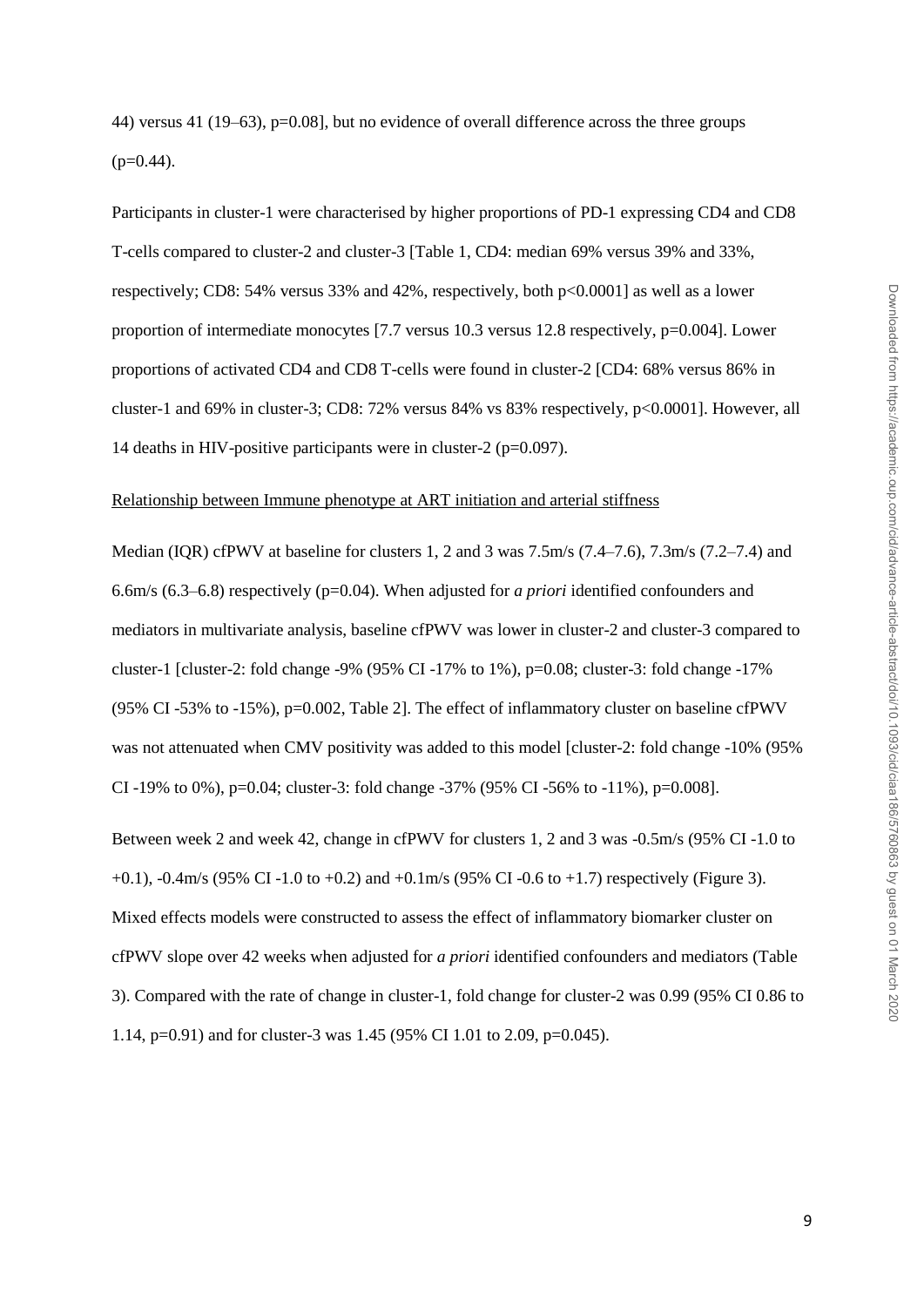# Patients living with HIV infection and presenting with advanced immune suppression can be classified according to distinct inflammatory phenotypes. We identified two inflammatory phenotypes: one characterised by T-cell activation and, in particular, high levels of PD-1 expression, and another smaller subgroup with markedly elevated inflammatory cytokines and a higher proportion of intermediate monocytes. These phenotypes tended to experience less favourable trends in arterial stiffness on ART compared to the third phenotype which had decreased T-cell activation and

Three pathways in particular were of interest in cluster-3. Biomarkers of angiogenesis, bFGF and VEGF have previously been linked to aberrant fibrosis, a possible mechanism for the development of non-communicable complications on ART [\[37\]](#page-19-3). High IFNɣ and IL7 levels indicate a role for lymphocyte recruitment in this cluster. This is consistent with recent data showing production of IFNɣ from cytotoxic T lymphocytes in HIV infection occurs due to delayed killing of resistant HIVinfected macrophages, which potentiate the inflammation cycle [\[38\]](#page-19-4). Anti-inflammatory cytokines were also upregulated in this cluster, with high levels of IL10 and IL1Ra. However, all deaths - which were predominantly due to infections - were in cluster-2 (the largest subgroup) where relatively lower levels of inflammation were seen. Taken together, we could hypothesise a survival benefit for those able to produce and regulate a more marked inflammatory response [\[39\]](#page-19-5), with endothelial damage the cost in the longer term.

**Discussion**

decreased cfPWV on ART.

In contrast, cluster-1 was not defined by marked increases in inflammatory biomarkers, but was associated with higher proportions of activated T-cells, especially those expressing PD-1. PD-1 expressing T-cells have been previously shown to be independently associated with changes in cfPWV in this cohort [\[3\]](#page-16-6). Given that cell surface markers were not added to the cluster model (only the plasma biomarker data), this finding is interesting and the inflammatory biomarker signature warrants further investigation. We did not find any evidence that CMV viraemia explains inflammation related arterial stiffness in this cluster, although it was associated with plasma markers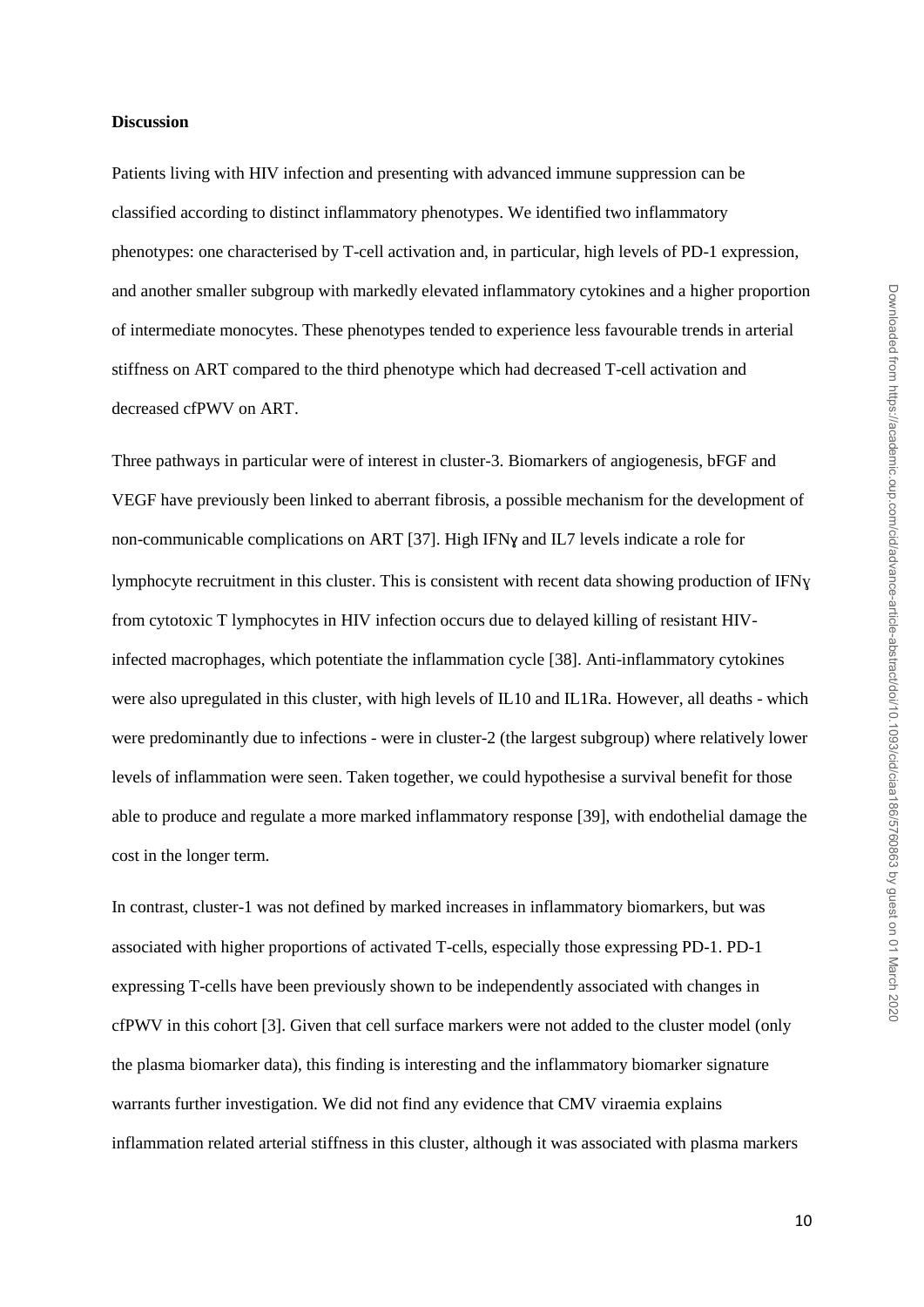of endothelial damage overall. However, our sample size was not large enough to detect a small effect of CMV on arterial stiffness.

Few studies to date have specifically dealt with inflammation in people with CD4 <100cells/µL who are commencing ART. As well as a low CD4 count predisposing to co-infections which may trigger inflammation, the inflammatory response itself might potentiate CD4 T-cell loss. Shive and colleagues previously demonstrated that pro-inflammatory cytokines driving CD4 T-cell cycling led to increased cell turnover and diminished responsiveness to IL7 [\[40\]](#page-20-0). As more patients presenting with low CD4 counts survive past the initial few months of ART, characterising inflammatory phenotypes at ART initiation may provide insights into the heterogeneity of chronic inflammation in the longer term [\[41,](#page-20-1) [42\]](#page-20-2) and identify potential areas for intervention.

Previous studies from SSA have investigated the relationship between inflammation and vascular dysfunction. In a South African cohort, markers of endothelial damage including VCAM and ICAM were raised in people with HIV compared to negative controls and levels of VCAM were associated with CD4 count [\[43\]](#page-20-3). Siedner and colleagues demonstrated that changes in sCD14 and IL6 during the first 6 months of ART predicted a lower carotid intima thickness measurements after 7 years of ART [\[44\]](#page-20-4). Decreases in CRP and  $TNF\alpha$  correlated with improvements in vascular function in a small cohort of malnourished patients in Southern Africa. Our data adds to current knowledge, suggesting that inflammatory phenotype at ART initiation may determine different trajectories of vascular function over time.

Sherzer and colleagues investigated cross sectional biomarker clustering for patients with HIV on ART in USA, in the context of cardiac failure [\[45\]](#page-20-5). Using a panel of 8 inflammatory and heart failure markers, they identified three clusters, one of which was also a pro-inflammatory phenotype and was associated with higher mortality. Banchereau and colleagues used inflammatory biomarkers and transcriptomics to stratify SLE phenotypes according to underlying mechanistic pathways and identify clinically applicable biomarkers and treatments for each group [\[26\]](#page-18-3).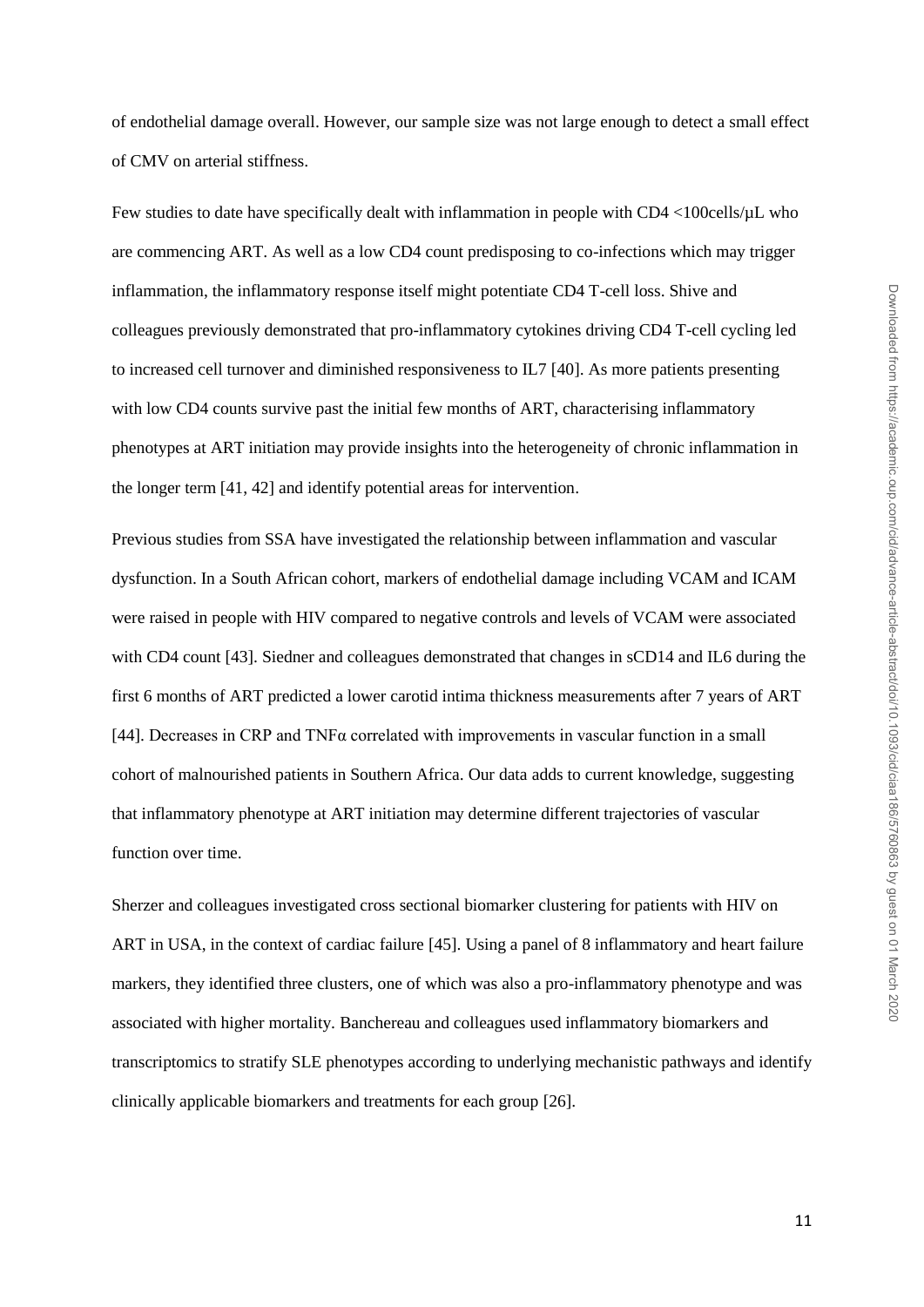Study strengths include plasma biomarker data in a large, well clinically characterised cohort of patients with HIV infection, recruited close to ART initiation. Previous studies have concentrated on cross-sectional analysis; here we assessed changes in plasma biomarkers, cell surface markers and arterial stiffness during the first 42 weeks of ART. In addition, we also included a HIV-negative cohort for comparison at both time points.

Limitations include the fact that the number of participants in cluster-3 was very small, restricting inference about their characteristics. However, these patients may represent those at highest risk of inflammation driven complications of HIV and those most likely to benefit from targeted interventions. Although we did not find any differences that suggest this group of patients were experiencing greater rates of acute co-infection or sepsis, this remains a possibility given the low numbers. However, cfPWV remained lower in this group than the rest of the cohort even at week 10, making it unlikely that sepsis alone was an explanation for the lower arterial stiffness observed at enrolment.

Our cohort had advanced immune suppression with CD4 <100 cells/µL at ART initiation, restricting generalisabilty to the HIV population as a whole. Indeed inflammatory phenotypes may differ depending on HIV stage, as well as treatment status, and further work will be needed for those with higher CD4 counts and those established on ART. Although arterial stiffness represents one mechanism through which clinical cardiovascular disease may occur, large clinically validated studies will also be required in the future.

Reproducible inflammatory phenotypes could inform clinical trials seeking to reverse chronic inflammation. To date, trials in this area of interventions such as statins, valganciclovir, dietary supplements, metformin and anti-inflammatory immunomodulatory agents have shown only modest effects [\[46-50\]](#page-20-6). One possibility is that the effects of interventions may have been limited by the heterogeneity of the patient populations, and would be enhanced when targeted towards a particular inflammatory phenotype.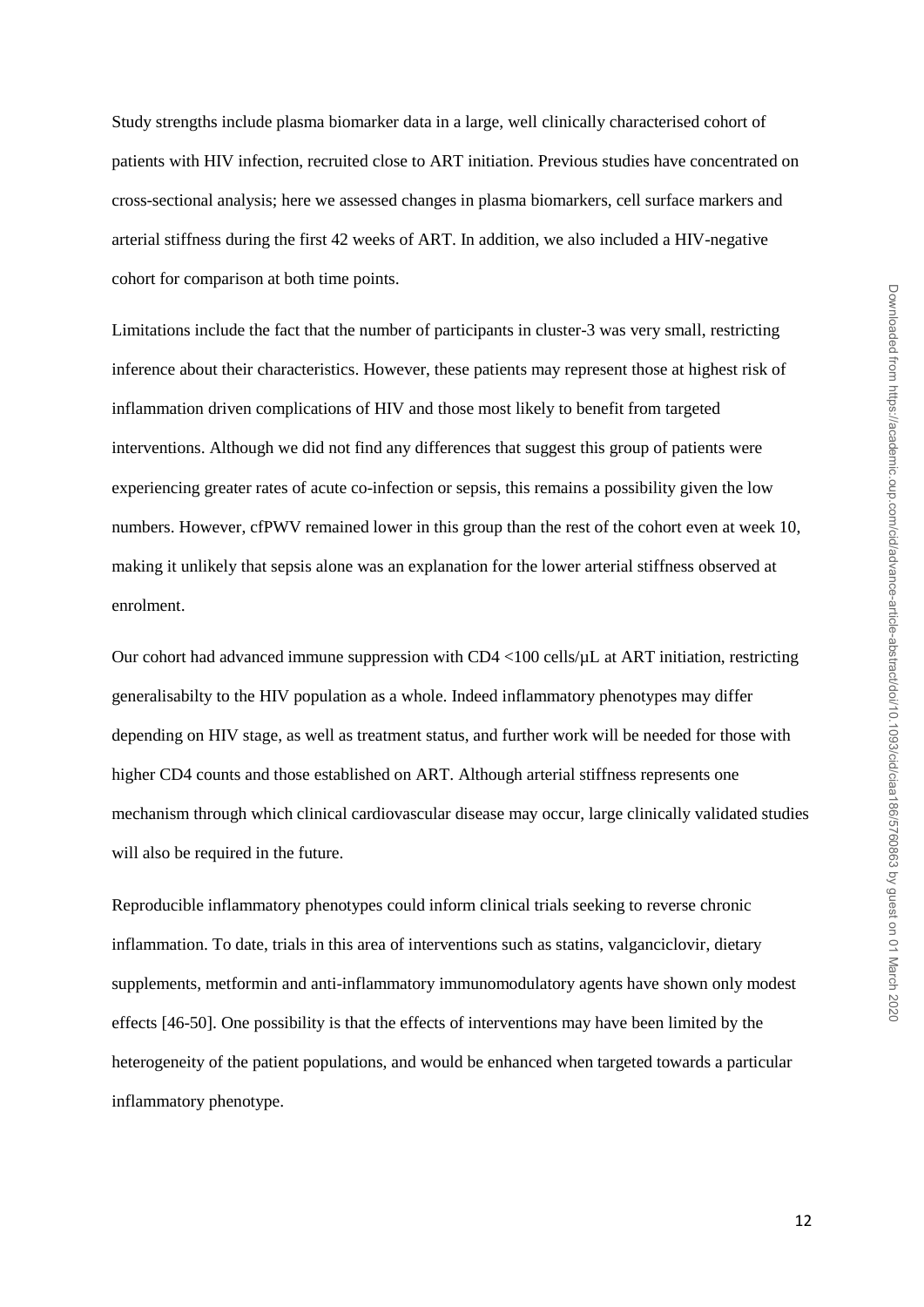This study identifies potential clinically relevant inflammatory phenotypes in people living with HIV. In addition, we present novel data on the possible association between inflammatory phenotypes and change in vascular dysfunction on ART. Further elucidation of the clinical implications as well as drivers of inflammatory phenotypes might help identify therapeutic targets to modulate inflammation driven cardiovascular disease in people living with HIV.

#### **Acknowledgements**

We acknowledge the patients and their families as well as the staff in the ART clinic and Department of Medicine at Queen Elizabeth Central Hospital, Blantyre, Malawi.

We thank the REALITY trial group for their support with study design and implementation.

The REALITY trial group consists of:

Participating Centres: Joint Clinical Research Centre (JCRC), Kampala, Uganda (coordinating centre for Uganda): P Mugyenyi, C Kityo, V Musiime, P Wavamunno, E Nambi, P Ocitti, M Ndigendawani. JCRC, Fort Portal, Uganda: S Kabahenda, M Kemigisa, J Acen, D Olebo, G Mpamize, A Amone, D Okweny, A Mbonye, F Nambaziira, A Rweyora, M Kangah and V Kabaswahili. JCRC, Gulu, Uganda: J Abach, G Abongomera, J Omongin, I Aciro, A Philliam, B Arach, E Ocung, G Amone, P Miles, C Adong, C Tumsuiime, P Kidega, B Otto, F Apio. JCRC, Mbale, Uganda: K Baleeta, A Mukuye, M Abwola, F Ssennono, D Baliruno, S Tuhirwe, R Namisi, F Kigongo, D Kikyonkyo, F Mushahara, D Okweny, J Tusiime, A Musiime, A Nankya, D Atwongyeire, S Sirikye, S Mula, N Noowe. JCRC, Mbarara, Uganda: A Lugemwa, M Kasozi, S Mwebe, L Atwine, T Senkindu, T Natuhurira, C Katemba, E Ninsiima, M Acaku J Kyomuhangi, R Ankunda, D Tukwasibwe, L Ayesiga. University of Zimbabwe Clinical Research Centre, Harare, Zimbabwe: J Hakim, K Nathoo, M Bwakura-Dangarembizi, A Reid, E Chidziva, T Mhute, GC Tinago, J Bhiri, S Mudzingwa, M Phiri, J Steamer, R Nhema, C Warambwa, G Musoro, S Mutsai, B Nemasango, C Moyo, S Chitongo, K Rashirai, S Vhembo, B Mlambo, S Nkomani, B Ndemera, M Willard, C Berejena, Y Musodza, P Matiza, B Mudenge, V Guti. KEMRI Wellcome Trust Research Programme, Kilifi, Kenya: A Etyang,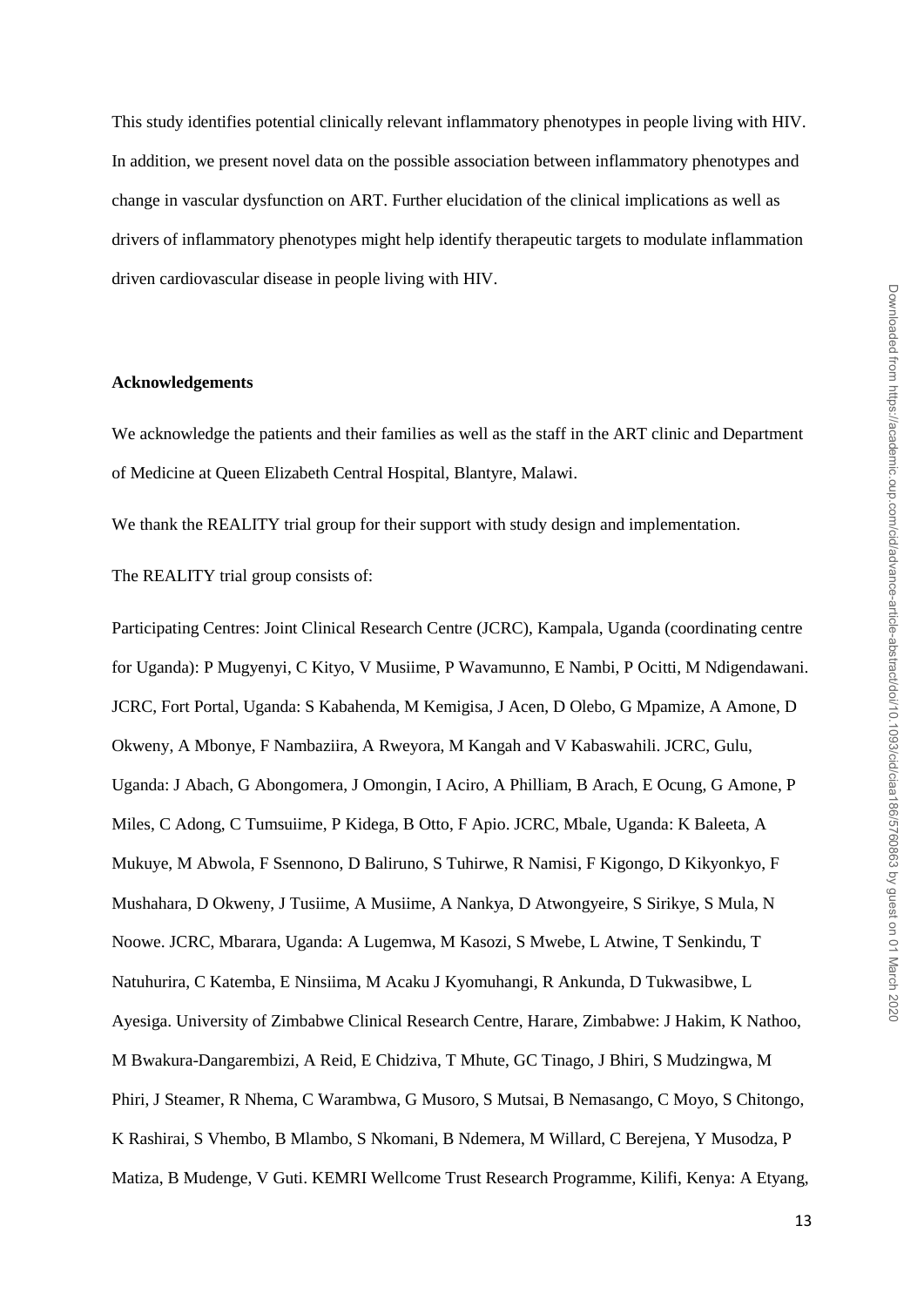C Agutu, J Berkley, K Maitland, P Njuguna, S Mwaringa, T Etyang, K Awuondo, S Wale, J Shangala, J Kithunga, S Mwarumba, S Said Maitha, R Mutai, M Lozi Lewa, G Mwambingu, A Mwanzu, C Kalama, H Latham, J Shikuku, A Fondo, A Njogu, C Khadenge, B Mwakisha. Moi University Clinical Research Centre, Eldoret, Kenya: A Siika, K Wools-Kaloustian, W Nyandiko, P Cheruiyot, A Sudoi, S Wachira, B Meli, M Karoney, A Nzioka, M Tanui, M Mokaya, W Ekiru, C Mboya, D Mwimali, C Mengich, J Choge, W Injera, K Njenga, S Cherutich, M Anyango Orido, G Omondi Lwande, P Rutto, A Mudogo, I Kutto, A Shali, L Jaika, H Jerotich, M Pierre. Department of Medicine and Malawi-Liverpool Wellcome Trust Clinical Research Programme, College of Medicine, Blantyre, Malawi: J Mallewa, S Kaunda, J Van Oosterhout, B O'Hare, R Heyderman, C Gonzalez, N Dzabala, C Kelly, B Denis, G Selemani, L Nyondo Mipando, E Chirwa, P Banda, L Mvula, H Msuku, M Ziwoya, Y Manda, S Nicholas, C Masesa, T Mwalukomo, L Makhaza, I Sheha, J Bwanali, M Limbuni. Trial Coordination and Oversight: MRC Clinical Trials Unit at UCL, London, UK: D Gibb, M Thomason, AS Walker, S Pett, A Szubert, A Griffiths, H Wilkes, C Rajapakse, M Spyer, A Prendergast, N Klein. Data Management Systems: M Rauchenberger, N Van Looy, E Little, K Fairbrother. Social Science Group: F Cowan, J Seeley, S Bernays, R Kawuma, Z Mupambireyi. Independent REALITY Trial Monitors: F Kyomuhendo, S Nakalanzi, J Peshu, S Ndaa, J Chabuka, N Mkandawire, L Matandika, C Kapuya. Trial Steering Committee: I Weller (Chair), E Malianga, C Mwansambo, F Miiro, P Elyanu, E Bukusi, E Katabira, O Mugurungi, D Gibb, J Hakim, A Etyang, P Mugyenyi, J Mallewa. Data Monitoring Committee: T Peto (Chair), P Musoke, J Matenga, S Phiri. Endpoint Review Committee (independent members): H Lyall (Co-Chair), V Johnston (Co-Chair), F

Fitzgerald, F Post, F Ssali, A Prendergast, A Arenas-Pinto, A Turkova, A Bamford.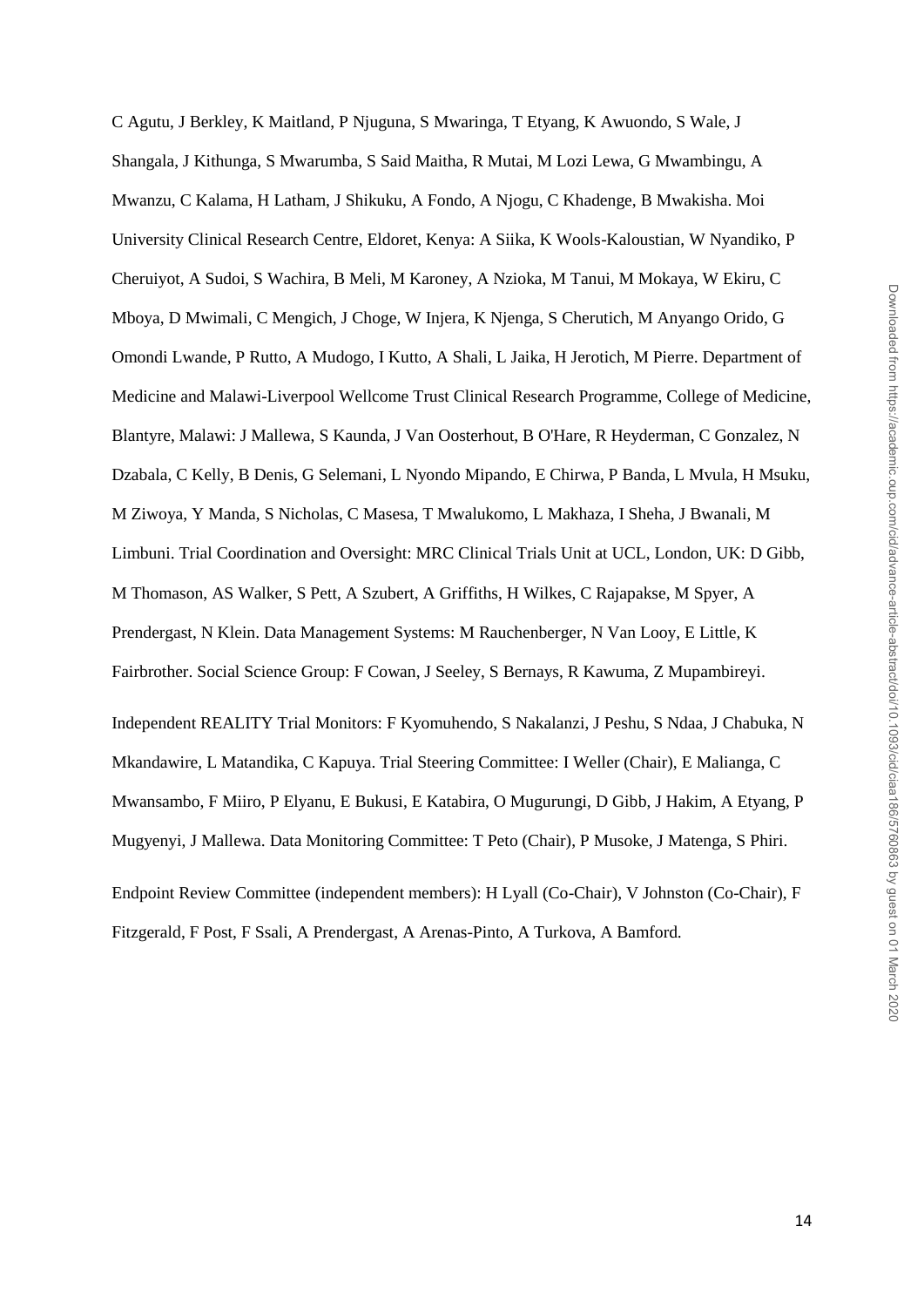#### **Funding**

This work was supported by a Wellcome Trust Clinical PhD Training Fellowship [grant number 099934/Z/12/A], a strategic award from the Wellcome Trust for the MLW Clinical Research Programme and core support to the MRC Clinical Trials Unit at UCL [MC\_UU\_12023/23] [MC\_UU\_12023/26] and Joint Global Health Trials (UK Medical Research Council, Wellcome Trust, Department for International Development). The Meso Scale Discovery assays were funded by Merck, Sharp and Dohme. Cipla Ltd, Gilead Sciences, ViiV Healthcare/GlaxoSmithKline, Merck Sharp & Dohme donated drugs for REALITY. ASW is an NIHR Senior Investigator and reports money paid to institution from Gilead Sciences, and personal fees from Janssen outside the submitted work. WT has received support from the European Union's Horizon 2020 Research and Innovation Programme under the Marie Sklodowska-Curie [grant No 666010]. S.K. reports grants and personal fees from ViiV Healthcare, grants from Gilead Sciences, and grants from Merck, outside the submitted work.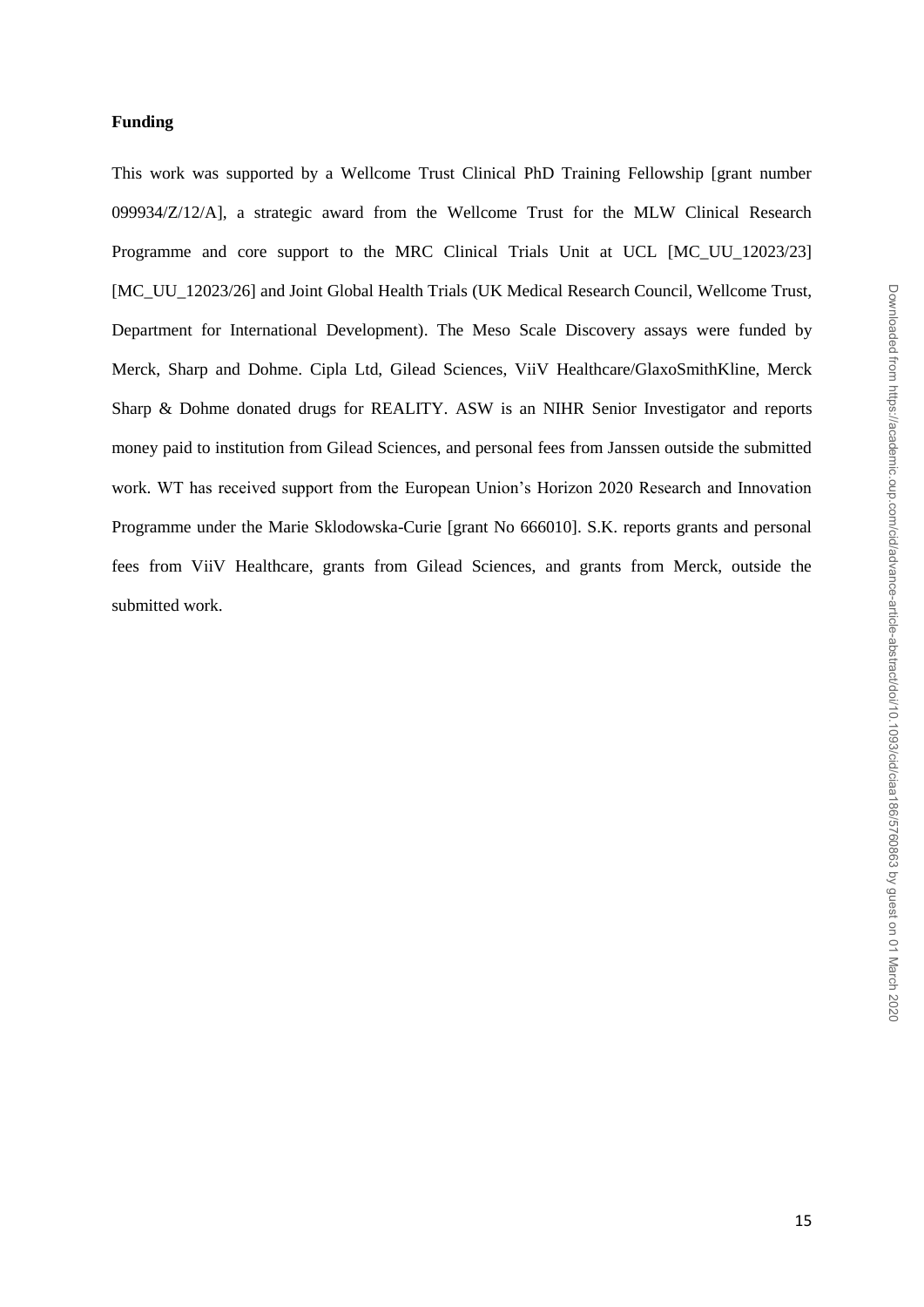**The authors have no conflicts of interest to declare.**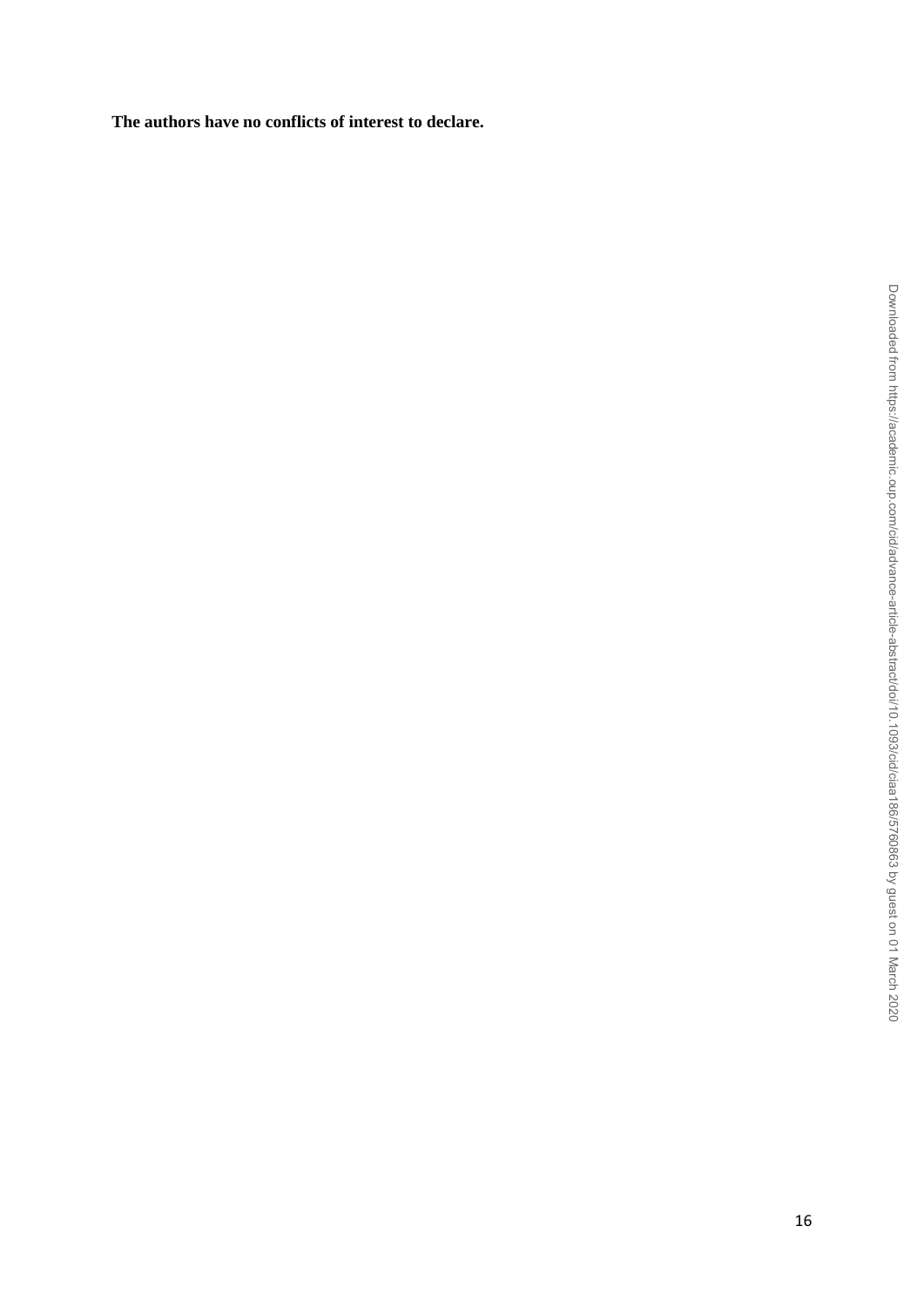#### **References**

- <span id="page-16-0"></span>1. Peterson TE, Baker JV. Assessing inflammation and its role in comorbidities among persons living with HIV. Current opinion in infectious diseases **2019**; 32(1): 8-15.
- 2. Kuller LH, Tracy R, Belloso W, et al. Inflammatory and coagulation biomarkers and mortality in patients with HIV infection. PLoS Medicine **2008**; 5(10): e203.
- <span id="page-16-6"></span>3. Kelly C, Mwandumba HC, Heyderman RS, et al. HIV-related arterial stiffness in Malawian adults is associated with proportion of PD-1 expressing CD8 T-cells and reverses with antiretroviral therapy. J Infect Dis **2019**.
- <span id="page-16-1"></span>4. Cappuccio FP. Commentary: epidemiological transition, migration, and cardiovascular disease. Int J Epidemiol **2004**; 33(2): 387-8.
- <span id="page-16-2"></span>5. Amberbir A, Banda V, Singano V, et al. Effect of cardio-metabolic risk factors on all-cause mortality among HIV patients on antiretroviral therapy in Malawi: A prospective cohort study. PLoS One **2019**; 14(1): e0210629.
- <span id="page-16-3"></span>6. WHO. Report on the status of major health risk factors for noncommunicable diseases: WHO Africa Region, 2015. https://www.afro.who.int/sites/default/files/2017-06/15264 who afr[situation-ncds-15-12-2016-for-web\\_0.pdf,](http://www.afro.who.int/sites/default/files/2017-06/15264_who_afr-situation-ncds-15-12-2016-for-web_0.pdf) **2015**.
- 7. Manne-Goehler J, Geldsetzer P, Agoudavi K, et al. Health system performance for people with diabetes in 28 low- and middle-income countries: A cross-sectional study of nationally representative surveys. PLoS Medicine **2019**; 16(3): e1002751.
- 8. Noubiap JJ, Bigna JJ, Nansseu JR, et al. Prevalence of dyslipidaemia among adults in Africa: a systematic review and meta-analysis. (2214-109X (Electronic)).
- <span id="page-16-4"></span>9. Krishnamurthi RV, Feigin VL, Forouzanfar MH, et al. Global and regional burden of firstever ischaemic and haemorrhagic stroke during 1990-2010: findings from the Global Burden of Disease Study 2010. The Lancet Global health **2013**; 1(5): e259-81.
- <span id="page-16-5"></span>10. Bennett J. NCD Countdown 2030: worldwide trends in non-communicable disease mortality and progress towards Sustainable Development Goal target 3.4. Lancet **2018**; 392(10152): 1072-88.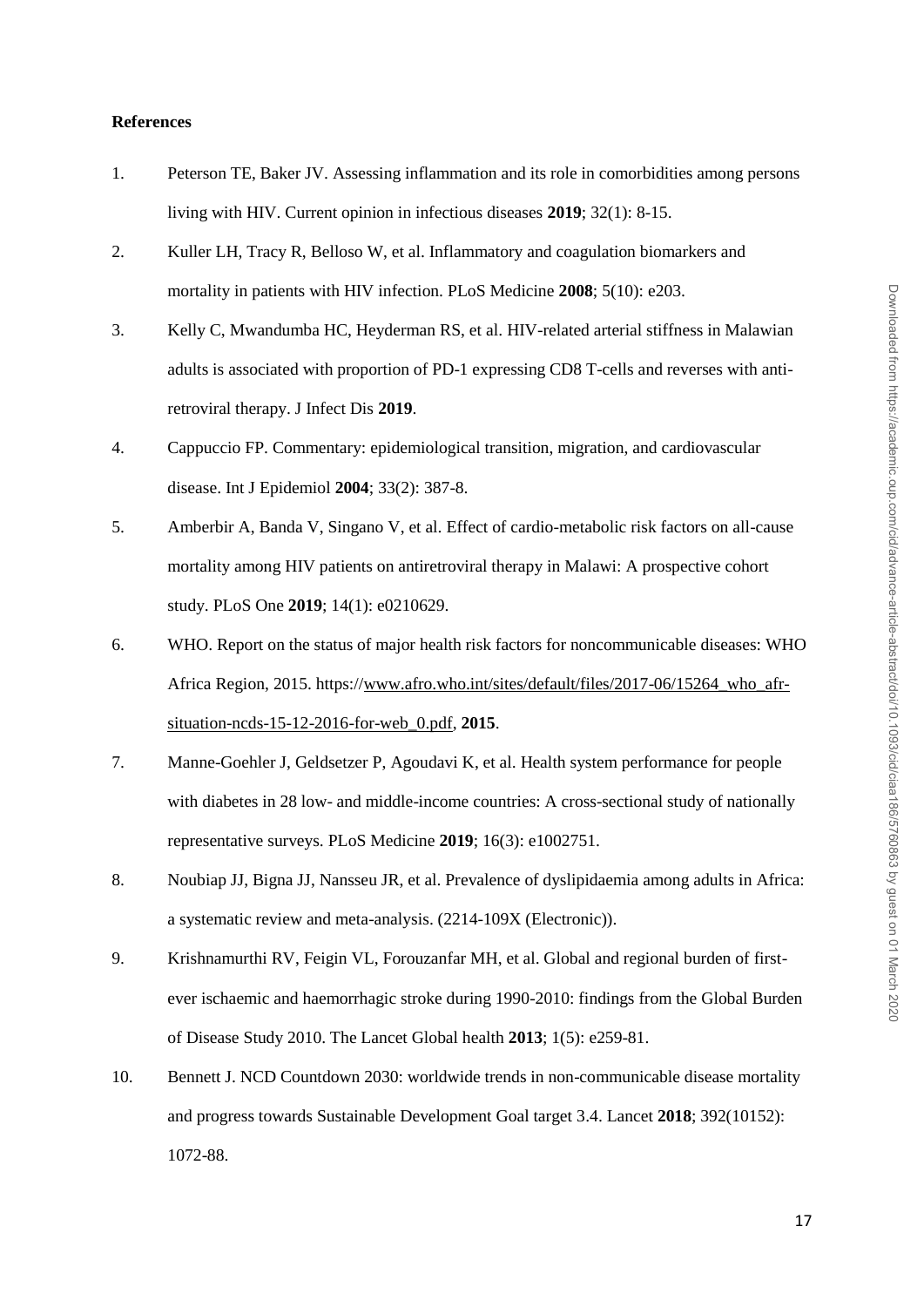- <span id="page-17-0"></span>11. Estimates of global, regional, and national incidence, prevalence, and mortality of HIV, 1980- 2015: the Global Burden of Disease Study 2015. The lancet HIV **2016**; 3(8): e361-e87.
- <span id="page-17-1"></span>12. De Francesco D, Wit FW, Burkle A, et al. Do people living with HIV experience greater age advancement than their HIV-negative counterparts? AIDS (London, England) **2019**; 33(2): 259-68.
- <span id="page-17-2"></span>13. Brenchley JM, Price DA, Schacker TW, et al. Microbial translocation is a cause of systemic immune activation in chronic HIV infection. Nat Med **2006**; 12(12): 1365-71.
- 14. Christensen-Quick A, Massanella M, Frick A, et al. Subclinical Cytomegalovirus DNA Is Associated with CD4 T Cell Activation and Impaired CD8 T Cell CD107a Expression in People Living with HIV despite Early Antiretroviral Therapy. Journal of Virology **2019**.
- <span id="page-17-6"></span>15. Peterson I, Ming D, Kelly C, et al. Unstructured treatment interruption: an important risk factor for arterial stiffness in adult Malawian patients with antiretroviral treatment. AIDS (London, England) **2016**; 30(15): 2373-8.
- <span id="page-17-3"></span>16. Glennie SJ, Nyirenda M, Williams NA, Heyderman RS. Do multiple concurrent infections in African children cause irreversible immunological damage? Immunology **2012**; 135(2): 125- 32.
- 17. Mehraj V, Ramendra R, Isnard S, et al. Circulating (1-->3)-beta-D-Glucan is associated with immune activation during HIV infection. Clinical infectious diseases : an official publication of the Infectious Diseases Society of America **2019**.
- 18. Elliott AM, Mawa PA, Joseph S, et al. Associations between helminth infection and CD4+ T cell count, viral load and cytokine responses in HIV-1-infected Ugandan adults. Transactions of the Royal Society of Tropical Medicine and Hygiene **2003**; 97(1): 103-8.
- <span id="page-17-4"></span>19. Bourke CD, Gough EK, Pimundu G, et al. Cotrimoxazole reduces systemic inflammation in HIV infection by altering the gut microbiome and immune activation. Science translational medicine **2019**; 11(486).
- <span id="page-17-5"></span>20. Siika A, McCabe L, Bwakura-Dangarembizi M, et al. Late Presentation With HIV in Africa: Phenotypes, Risk, and Risk Stratification in the REALITY Trial. Clinical infectious diseases :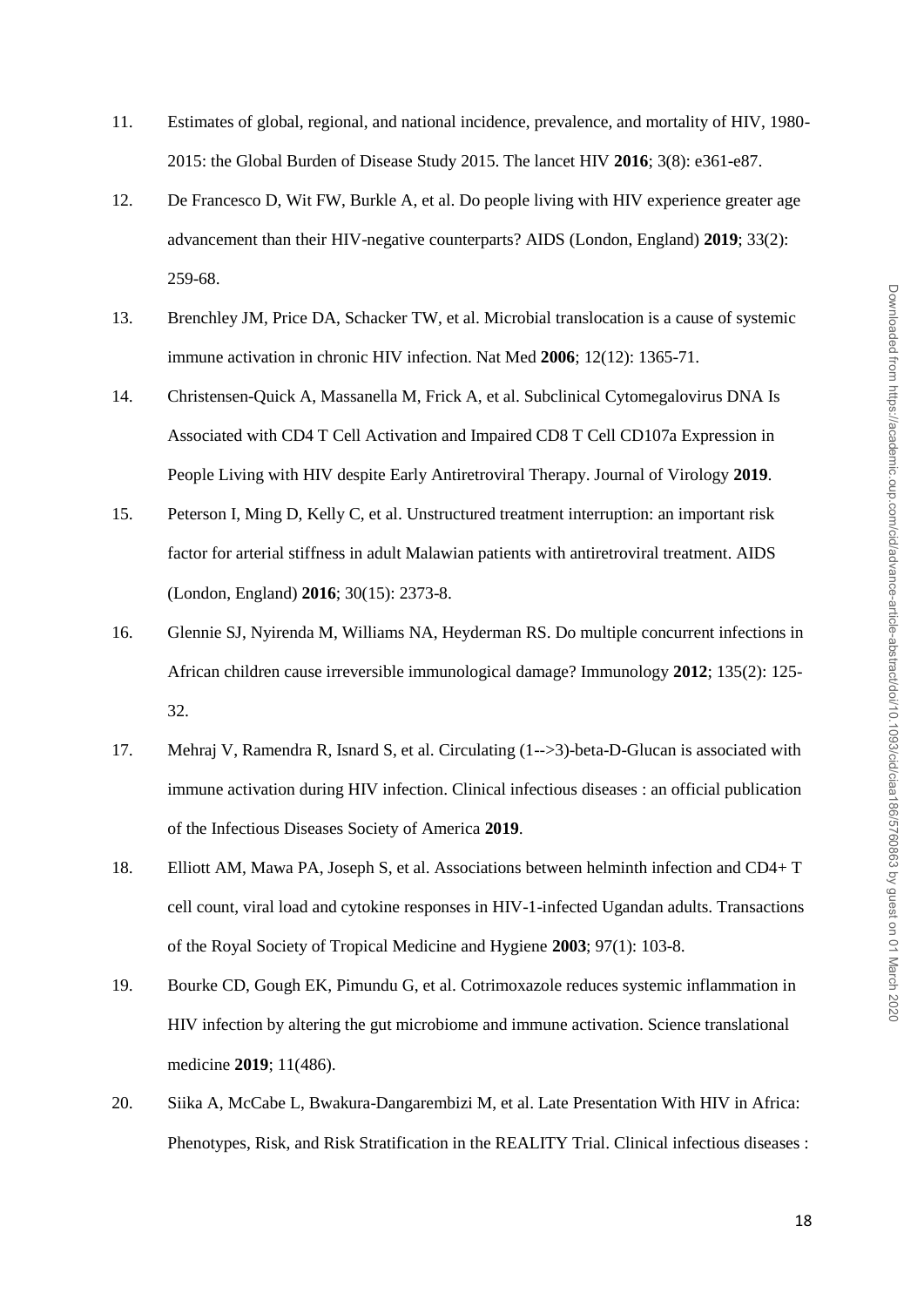an official publication of the Infectious Diseases Society of America **2018**; 66(suppl\_2): S140-S6.

- 21. Rb-Silva R, Nobrega C, Azevedo C, et al. Thymic Function as a Predictor of Immune Recovery in Chronically HIV-Infected Patients Initiating Antiretroviral Therapy. Front Immunol **2019**; 10: 25.
- 22. Kelly C, Gaskell KM, Richardson M, Klein N, Garner P, MacPherson P. Discordant Immune Response with Antiretroviral Therapy in HIV-1: A Systematic Review of Clinical Outcomes. PLoS One **2016**; 11(6): e0156099.
- <span id="page-18-0"></span>23. Castillo-Mancilla JR, Morrow M, Boum Y, et al. Brief Report: Higher ART Adherence Is Associated With Lower Systemic Inflammation in Treatment-Naive Ugandans Who Achieve Virologic Suppression. Journal of acquired immune deficiency syndromes (1999) **2018**; 77(5): 507-13.
- <span id="page-18-1"></span>24. Leddy AM, Roque A, Sheira LA, et al. Food Insecurity Is Associated With Inflammation Among Women Living With HIV. J Infect Dis **2019**; 219(3): 429-36.
- <span id="page-18-2"></span>25. Mori M, Leitman E, Walker B, Ndung'u T, Carrington M, Goulder P. Impact of HLA Allele-KIR Pairs on HIV Clinical Outcome in South Africa. J Infect Dis **2019**; 219(9): 1456-63.
- <span id="page-18-3"></span>26. Banchereau R, Hong S, Cantarel B, et al. Personalized Immunomonitoring Uncovers Molecular Networks that Stratify Lupus Patients. Cell **2016**; 165(6): 1548-50.
- <span id="page-18-4"></span>27. Haldar P, Pavord ID, Shaw DE, et al. Cluster analysis and clinical asthma phenotypes. Am J Respir Crit Care Med **2008**; 178(3): 218-24.
- <span id="page-18-5"></span>28. Taverner D, Paredes S, Ferré R, Masana L, Castro A, Vallvé J-C. Assessment of arterial stiffness variables in patients with rheumatoid arthritis: A mediation analysis.
- <span id="page-18-6"></span>29. Laurent S, Alivon M, Beaussier H, Boutouyrie P. Aortic stiffness as a tissue biomarker for predicting future cardiovascular events in asymptomatic hypertensive subjects. Annals of medicine **2012**; 44 Suppl 1: S93-7.
- <span id="page-18-7"></span>30. Laurent S, Cockcroft J, Van Bortel L, et al. Expert consensus document on arterial stiffness: methodological issues and clinical applications. European heart journal **2006**; 27(21): 2588- 605.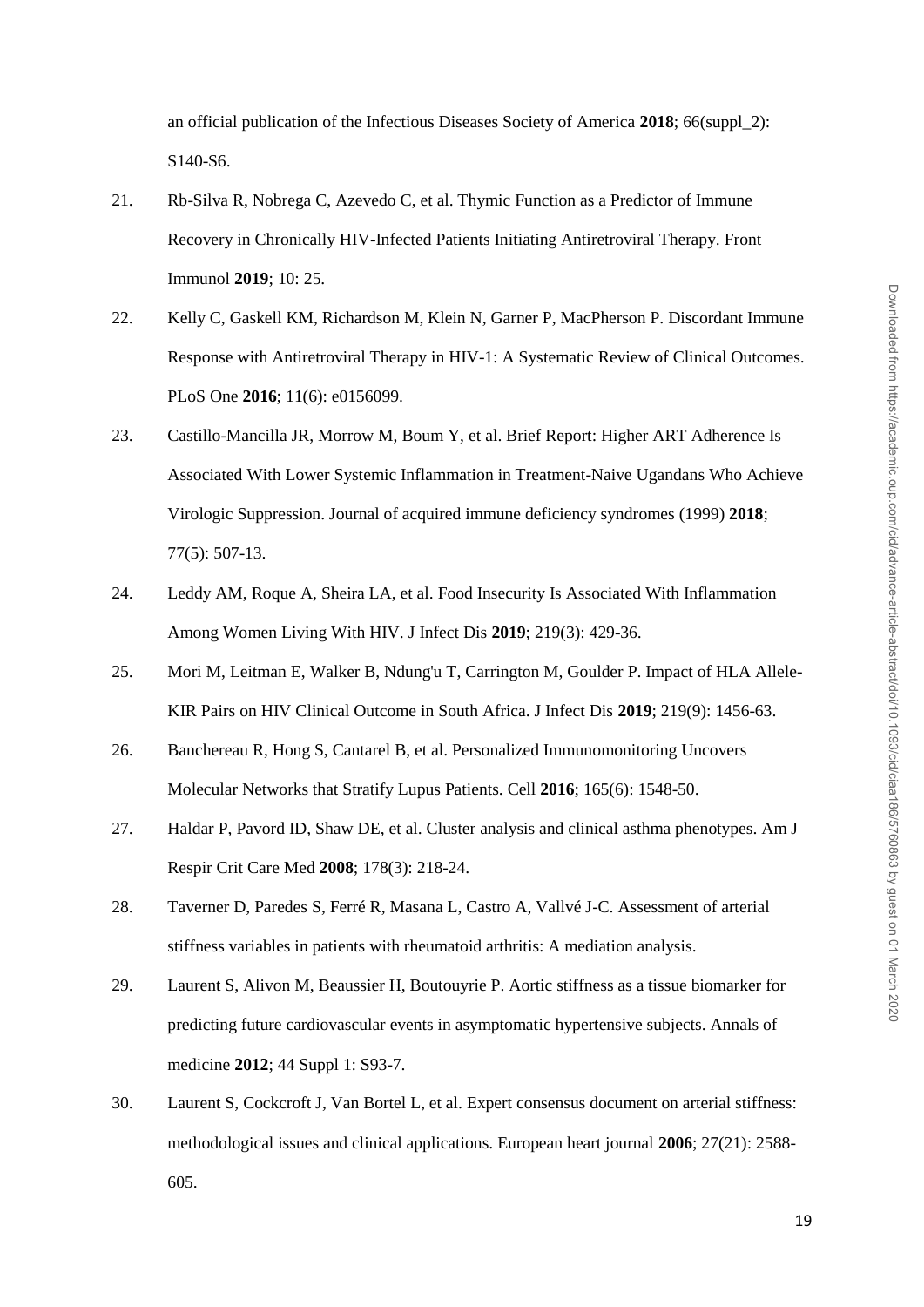- 31. Kooij KW, Schouten J, Wit FW, et al. Difference in Aortic Stiffness Between Treated Middle-Aged HIV Type 1-Infected and Uninfected Individuals Largely Explained by Traditional Cardiovascular Risk Factors, With an Additional Contribution of Prior Advanced Immunodeficiency. Journal of acquired immune deficiency syndromes (1999) **2016**; 73(1): 55-62.
- 32. Ding FM, Li M, Yang X, et al. Accelerated Age-Related Arterial Stiffness in Systemic Lupus Erythematosus Patients. Journal of clinical rheumatology : practical reports on rheumatic & musculoskeletal diseases **2016**; 22(8): 426-33.
- 33. Kaplan RC, Sinclair E, Landay AL, et al. T cell activation predicts carotid artery stiffness among HIV-infected women. Atherosclerosis **2011**; 217(1): 207-13.
- <span id="page-19-0"></span>34. Tann CJ, Nkurunziza P, Nakakeeto M, et al. Prevalence of bloodstream pathogens is higher in neonatal encephalopathy cases vs. controls using a novel panel of real-time PCR assays. PLoS One **2014**; 9(5): e97259.
- <span id="page-19-1"></span>35. Rousseeuw P. Silhouettes: A Graphical Aid to the Interpretation and Validation of Cluster Analysis. Journal of Computational and Applied Mathematics **1987**; 20: 53-65.
- <span id="page-19-2"></span>36. Troyanskaya O, Cantor M, Sherlock G, et al. Missing value estimation methods for DNA microarrays. Bioinformatics **2001**; 17(6): 520-5.
- <span id="page-19-3"></span>37. Wang R, Shlipak MG, Ix JH, et al. Association of Fibroblast Growth Factor-23 (FGF-23) With Incident Frailty in HIV-Infected and HIV-Uninfected Individuals. Journal of acquired immune deficiency syndromes (1999) **2019**; 80(1): 118-25.
- <span id="page-19-4"></span>38. Clayton KL, Collins DR, Lengieza J, et al. Resistance of HIV-infected macrophages to  $CD8(+)$  T lymphocyte-mediated killing drives activation of the immune system. Nature immunology **2018**; 19(5): 475-86.
- <span id="page-19-5"></span>39. Ostrowski SR, Gerstoft J, Pedersen BK, Ullum H. Impaired production of cytokines is an independent predictor of mortality in HIV-1-infected patients. AIDS (London, England) **2003**; 17(4): 521-30.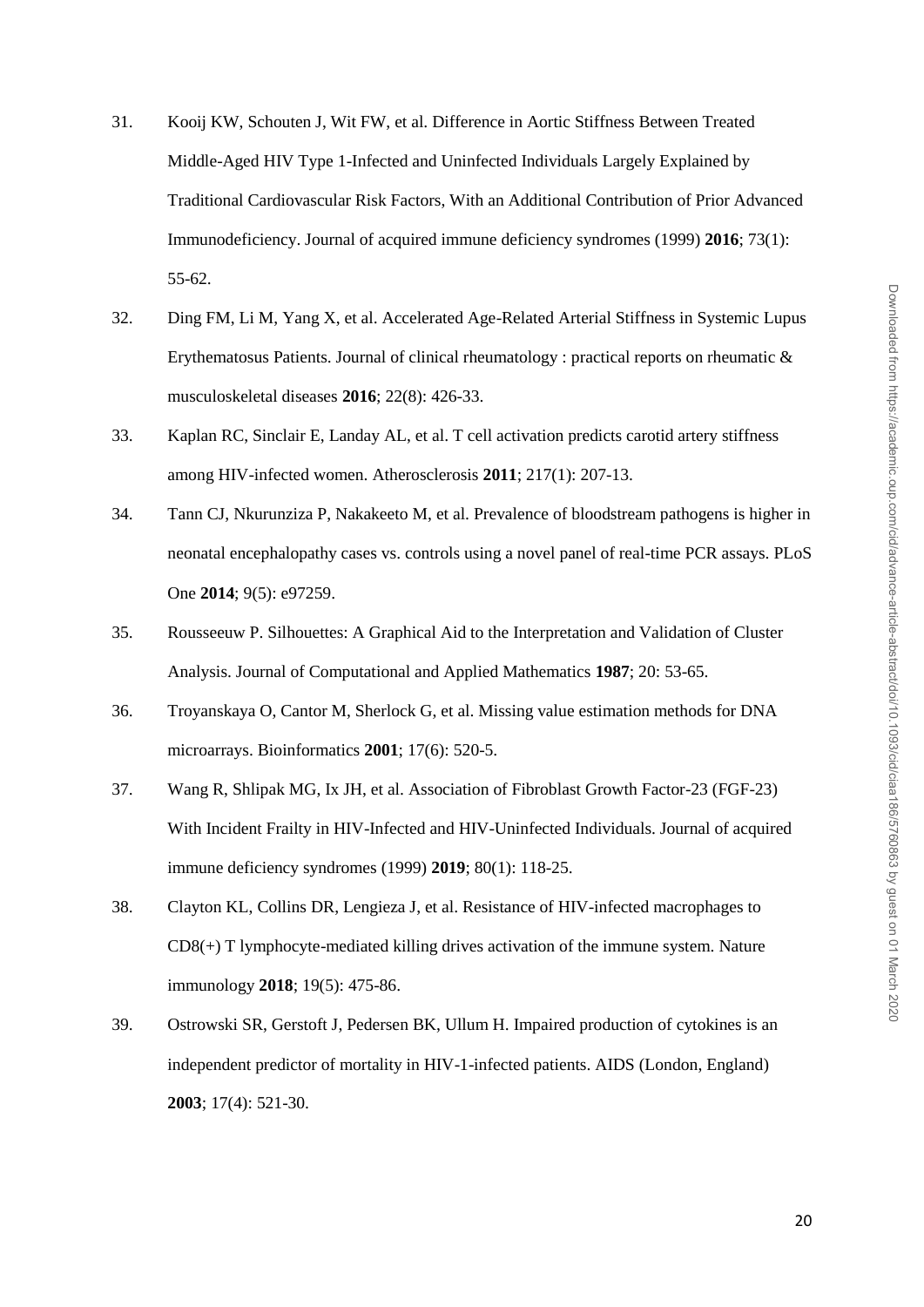- <span id="page-20-0"></span>40. Shive CL, Mudd JC, Funderburg NT, et al. Inflammatory cytokines drive CD4+ T-cell cycling and impaired responsiveness to interleukin 7: implications for immune failure in HIV disease. J Infect Dis **2014**; 210(4): 619-29.
- <span id="page-20-1"></span>41. Hakim J, Musiime V, Szubert A, et al. Enhanced Prophylaxis plus Antiretroviral Therapy for Advanced HIV Infection in Africa. The New England journal of medicine **2017**; 377(3): 233- 45.
- <span id="page-20-2"></span>42. Wada NI, Jacobson LP, Margolick JB, et al. The effect of HAART-induced HIV suppression on circulating markers of inflammation and immune activation. AIDS (London, England) **2015**; 29(4): 463-71.
- <span id="page-20-3"></span>43. Fourie CM, Schutte AE, Smith W, Kruger A, van Rooyen JM. Endothelial activation and cardiometabolic profiles of treated and never-treated HIV infected Africans. Atherosclerosis **2015**; 240(1): 154-60.
- <span id="page-20-4"></span>44. Siedner MJ, Kim JH, Nakku RS, et al. HIV infection and arterial stiffness among older-adults taking antiretroviral therapy in rural Uganda. AIDS (London, England) **2016**; 30(4): 667-70.
- <span id="page-20-5"></span>45. Scherzer R, Shah SJ, Secemsky E, et al. Association of Biomarker Clusters With Cardiac Phenotypes and Mortality in Patients With HIV Infection. Circulation Heart failure **2018**; 11(4): e004312.
- <span id="page-20-6"></span>46. Hsue PY, Ribaudo HJ, Deeks SG, et al. Safety and Impact of Low-Dose Methotrexate on Endothelial Function and Inflammation in Individuals with Treated Human Immunodeficiency Virus: AIDS Clinical Trials Group Study A5314. Clinical infectious diseases : an official publication of the Infectious Diseases Society of America **2018**.
- 47. Coghill AE, Schenk JM, Mahkoul Z, Orem J, Phipps W, Casper C. Omega-3 decreases IL-6 levels in HIV and human herpesvirus-8 coinfected patients in Uganda. AIDS (London, England) **2018**; 32(4): 505-12.
- 48. Dube MP, Chan ES, Lake JE, et al. A Randomized, Double-Blinded, Placebo-Controlled Trial of Sitagliptin for Reducing Inflammation and Immune Activation in Treated and Suppressed HIV Infection. Clinical infectious diseases : an official publication of the Infectious Diseases Society of America **2018**.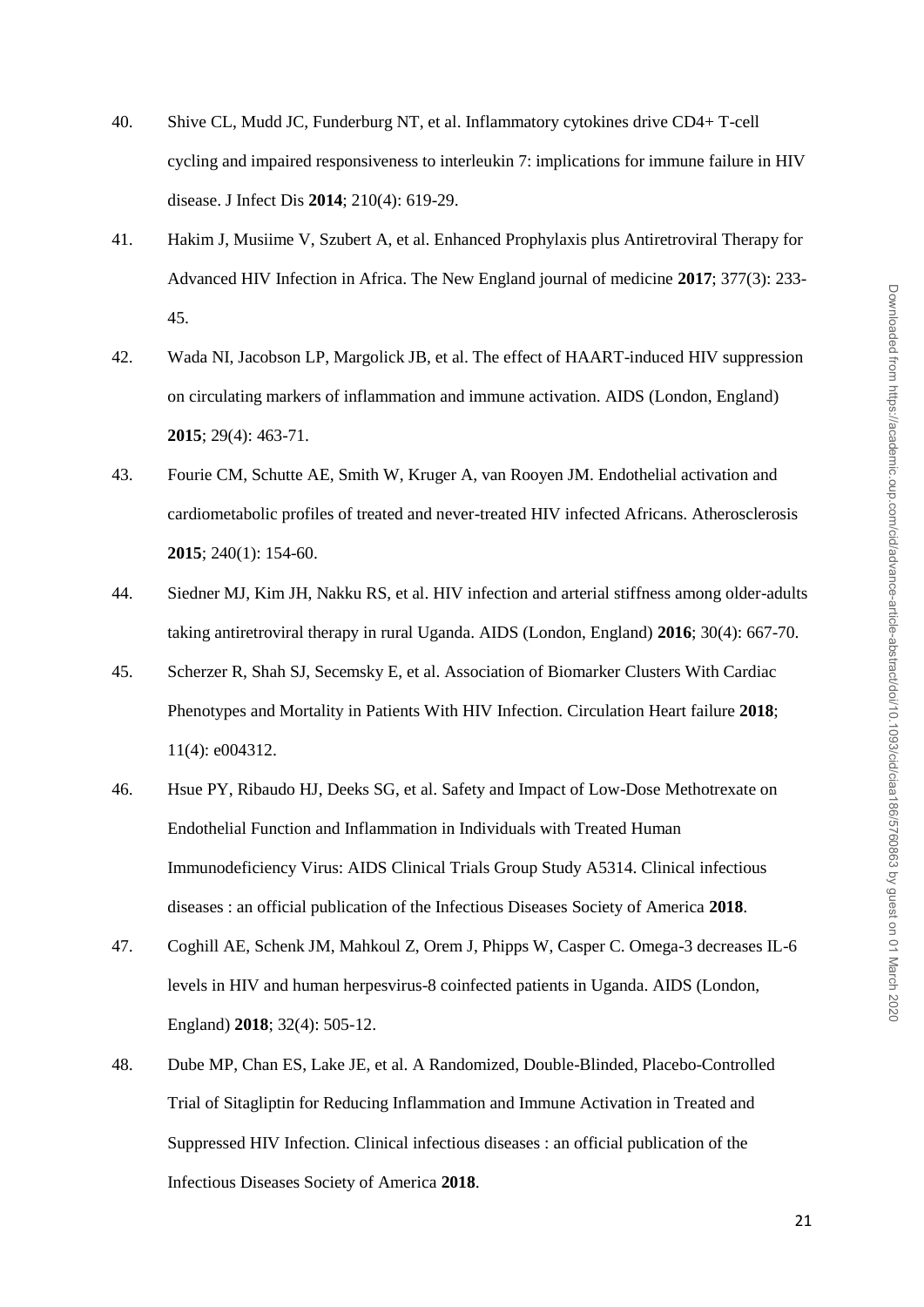- 49. Routy JP, Isnard S, Mehraj V, et al. Effect of metformin on the size of the HIV reservoir in non-diabetic ART-treated individuals: single-arm non-randomised Lilac pilot study protocol. BMJ open **2019**; 9(4): e028444.
- 50. Hunt PW, Martin JN, Sinclair E, et al. Valganciclovir reduces T cell activation in HIVinfected individuals with incomplete CD4+ T cell recovery on antiretroviral therapy. J Infect Dis **2011**; 203(10): 1474-83.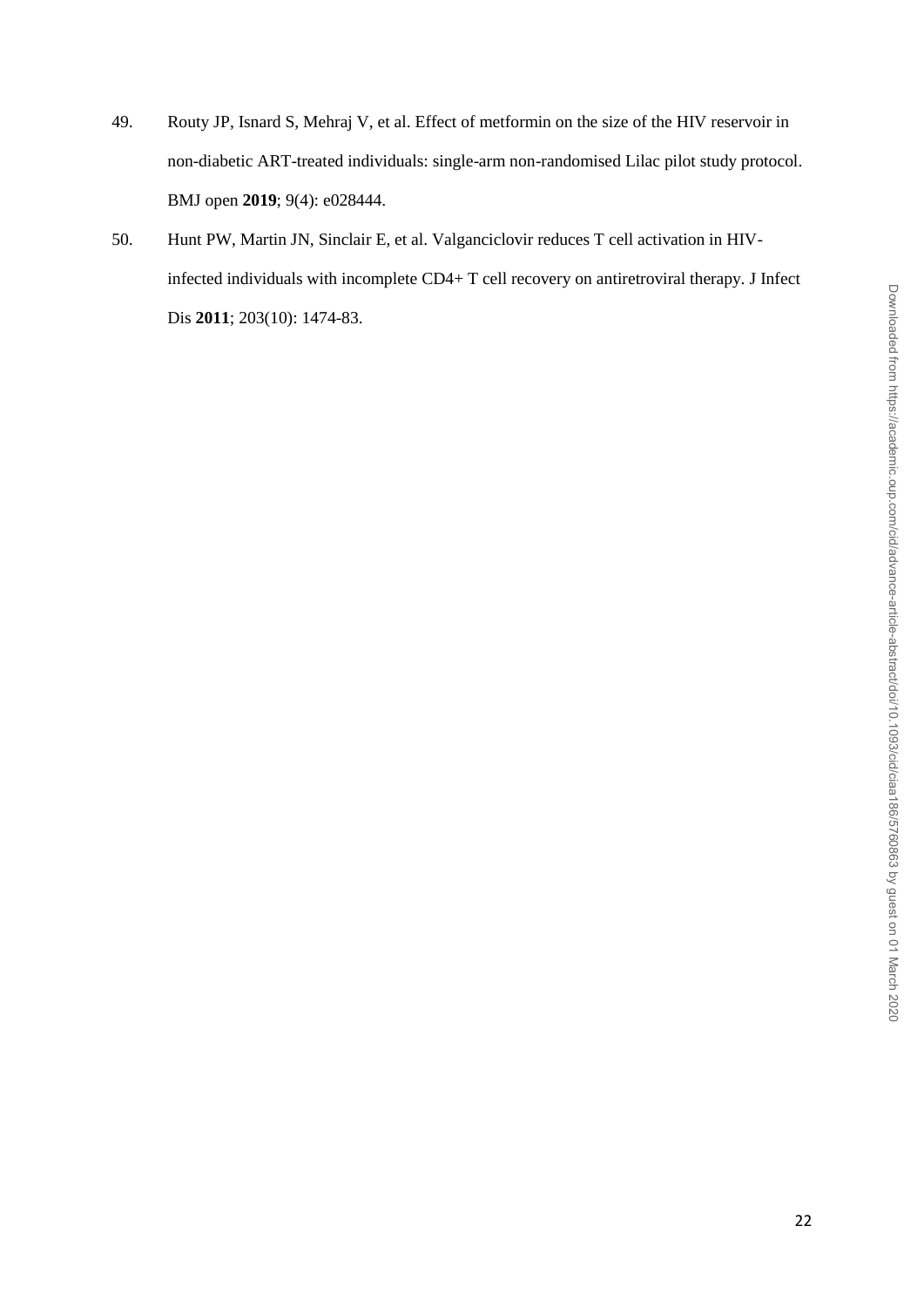# **Tables**

# **Table 1. Clinical characteristics of Inflammatory clusters**

|                 |                                    | Cluster $1(n=51)$ |               | Cluster $2(n=153)$ |               | Cluster $3(n=7)$ |               | p value |
|-----------------|------------------------------------|-------------------|---------------|--------------------|---------------|------------------|---------------|---------|
|                 |                                    | <b>Median or</b>  | IQR or $\%$   | <b>Median or</b>   | IQR or $\%$   | <b>Median or</b> | IQR or $\%$   |         |
|                 |                                    | frequency         |               | frequency          |               | frequency        |               |         |
| <b>Clinical</b> | Age (years)                        | 38                | $31 - 44$     | 36                 | $31 - 43$     | 40               | $31 - 43$     | 0.77    |
| characteristics | <b>Systolic BP</b> (mmHg)          | 124               | $109 - 132$   | 119                | $108 - 128$   | 128              | $106 - 129$   | 0.47    |
|                 | <b>Diastolic BP</b>                | 73                | $68 - 78$     | 72                 | $68 - 80$     | 78               | $72 - 89$     | 0.26    |
|                 | Heart rate (bpm)                   | 80                | $72 - 99$     | 82                 | $72 - 98$     | 74               | $64 - 87$     | 0.34    |
|                 | <b>Temperature</b> $(^{\circ}C)$   | 36.4              | $36.0 - 36.8$ | 36.4               | $36.0 - 36.9$ | 36.5             | $36.0 - 36.9$ | 0.88    |
|                 | Haemoglobin $(g/dL)$               | 11.5              | $10.1 - 12.6$ | 11.4               | $9.9 - 13.0$  | 12.7             | $11.9 - 13.0$ | 0.51    |
|                 | Creatinine (µmol/L)                | 62                | $52 - 72$     | 66                 | $56 - 79$     | 60               | $51 - 65$     | 0.029   |
|                 | Platelets $(x10^9/L)$              | 215               | $172 - 325$   | 240                | $189 - 332$   | 216              | $144 - 435$   | 0.34    |
|                 | Nadir CD4 (cells/mm <sup>3</sup> ) | 42                | $19 - 65$     | 41                 | $19 - 62$     | 17               | $11 - 44$     | 0.44    |
|                 | <b>HIV</b> viral load              | 117,000           | $46,000 -$    | 111,000            | $39,000 -$    | 210,000          | $86,000 -$    | 0.51    |
|                 | (copies/mL)                        |                   | 249,000       |                    | 295,000       |                  | 601,000       |         |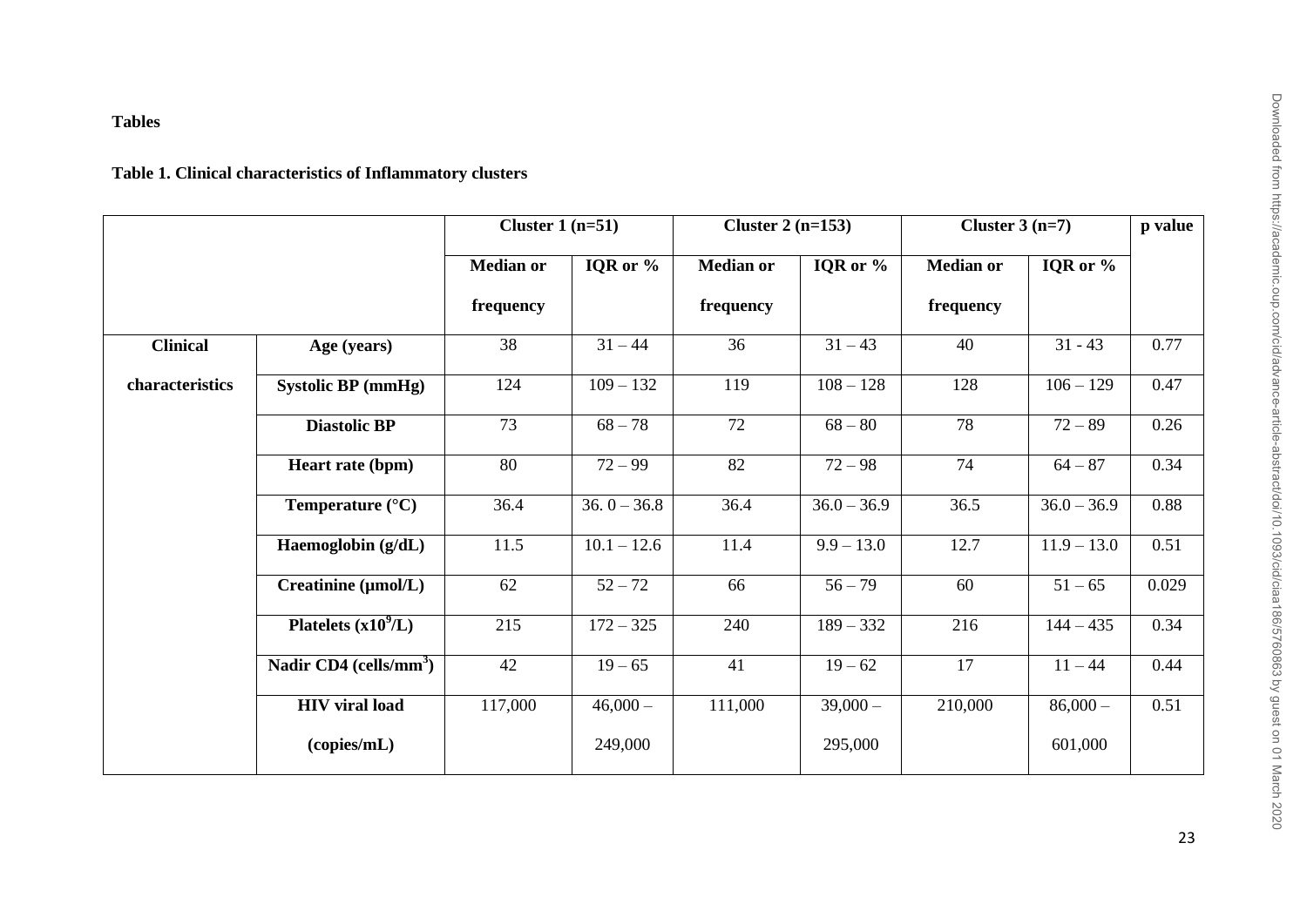|                           | <b>Acute co-infection</b> | 11             | 22%          | 45   | 29%          | $\mathbf{1}$   | 14%          | 0.72            |
|---------------------------|---------------------------|----------------|--------------|------|--------------|----------------|--------------|-----------------|
|                           | <b>CMV PCR positive</b>   | 16             | 33%          | 43   | 28%          | $\overline{2}$ | 40%          | 0.90            |
|                           | <b>Death</b>              | $\overline{0}$ | 0%           | 14   | 9%           | $\overline{0}$ | 0%           | 0.097           |
| <b>Arterial stiffness</b> | Week 2 cfPWV $(m/s)$      | 7.5            | $7.4 - 7.6$  | 7.3  | $7.2 - 7.4$  | 6.6            | $6.3 - 6.8$  | 0.041           |
|                           | Week 12 PWV $(m/s)$       | 7.4            | $6.9 - 7.6$  | 7.3  | $6.5 - 7.6$  | 6.9            | $6.5 - 7.5$  | 0.30            |
|                           | Week 24 cfPWV $(m/s)$     | 7.3            | $6.5 - 7.5$  | 7.1  | $6.5 - 7.4$  | 6.8            | $6.3 - 7.5$  | 0.76            |
|                           | Week 44 cfPWV $(m/s)$     | 7.4            | $7.0 - 7.9$  | 7.1  | $7.0 - 7.9$  | 7.5            | $6.6 - 8.1$  | 0.75            |
| <b>Immune cell</b>        | <b>%CD4 Activation</b>    | 86             | $76 - 90$    | 68   | $54 - 76$    | 69             | $50 - 96$    | $\sqrt{0.0001}$ |
| surface phenotype         | <b>%CD4 Exhaustion</b>    | 69             | $63 - 76$    | 39   | $25 - 52$    | 33             | $17 - 49$    | < 0.0001        |
|                           | <b>%CD4 Senescence</b>    | 18             | $9 - 29$     | 14   | $8 - 22$     | 17             | $17 - 18$    | 0.42            |
|                           | <b>%CD8</b> Activation    | 84             | $76 - 90$    | 72   | $59 - 86$    | 83             | $65 - 96$    | $\sqrt{0.0001}$ |
|                           | <b>%CD8</b> Exhaustion    | 54             | $44 - 61$    | 33   | $23 - 42$    | 42             | $37 - 48$    | < 0.0001        |
|                           | <b>%CD8 Senescence</b>    | 51             | $43 - 59$    | 54   | $44 - 66$    | 54             | $51 - 63$    | 0.45            |
|                           | %Intermediate             | 7.7            | $4.6 - 11.9$ | 10.3 | $6.7 - 13.8$ | 12.8           | $9.8 - 14.9$ | 0.004           |
|                           | <b>Monocytes</b>          |                |              |      |              |                |              |                 |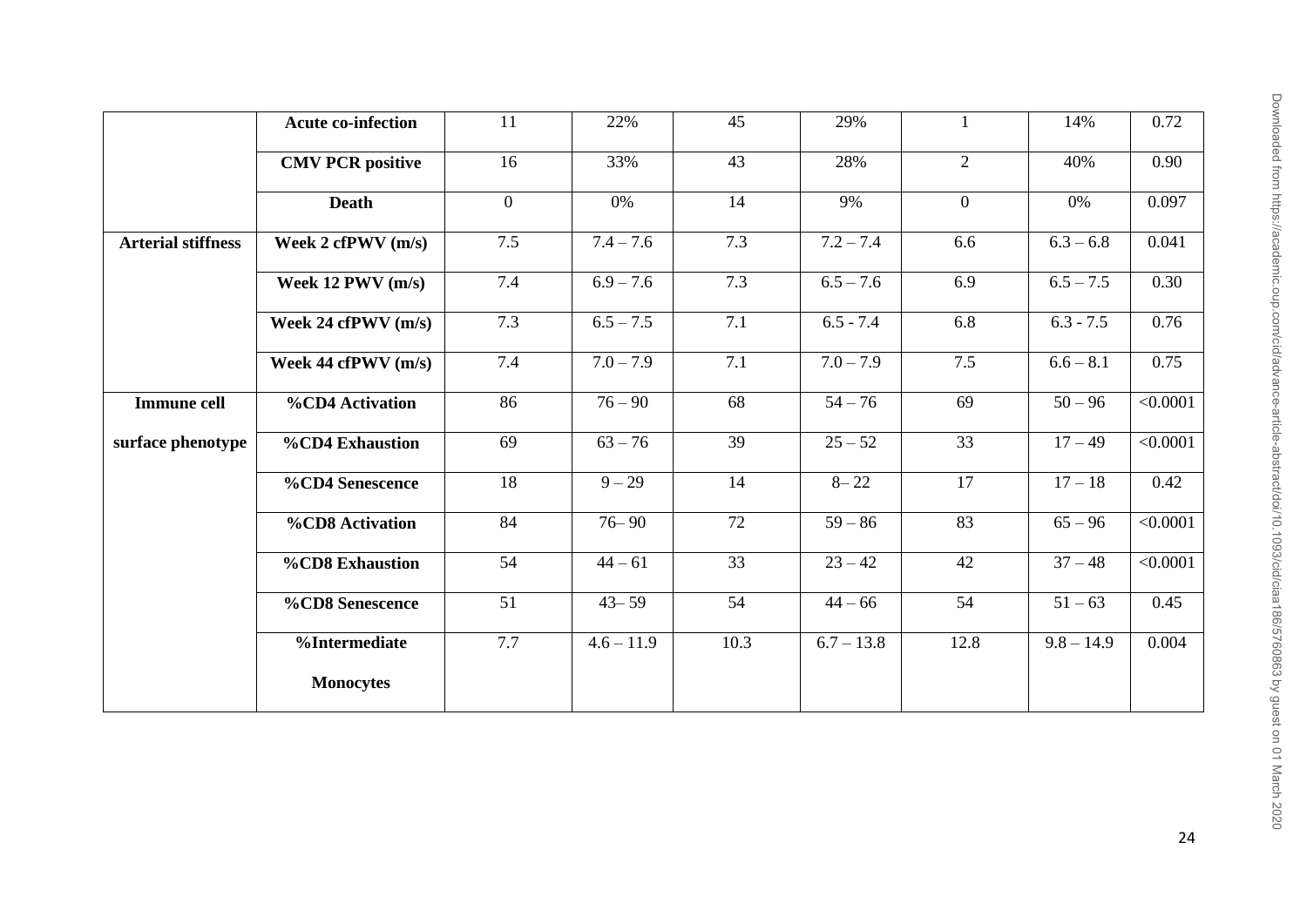**Table 2. Linear regression model showing the adjusted association between inflammatory cluster and arterial stiffness at 2 weeks post ART** 

# **initiation**

|                                          | Fold change in cfPWV at | 95% Confidence Intervals |      | P value  |  |
|------------------------------------------|-------------------------|--------------------------|------|----------|--|
|                                          | baseline $(m/s)$        |                          |      |          |  |
| Cluster $2^*$                            | 0.91                    | 0.83                     | 1.01 | 0.08     |  |
| Cluster $3*$                             | 0.63                    | 0.47                     | 0.85 | 0.002    |  |
| Age (years) (per 10 years older)         | 1.18                    | 1.12                     | 1.23 | < 0.0001 |  |
| <b>Female sex</b>                        | 1.00                    | 0.91                     | 1.10 | 0.96     |  |
| Systolic BP (mmHg) (per 10 mmHg higher)  | 1.03                    | 1.00                     | 1.06 | 0.07     |  |
| Diastolic BP (mmHg) (per 10 mmHg higher) | 1.09                    | 1.03                     | 1.15 | 0.002    |  |
| Haemoglobin $(g/dL)$ (per $g/dL$ higher) | 1.01                    | 0.99                     | 1.04 | 0.23     |  |

\*In comparison to cluster 1. cfPWV: carotid femoral Pulse Wave Velocity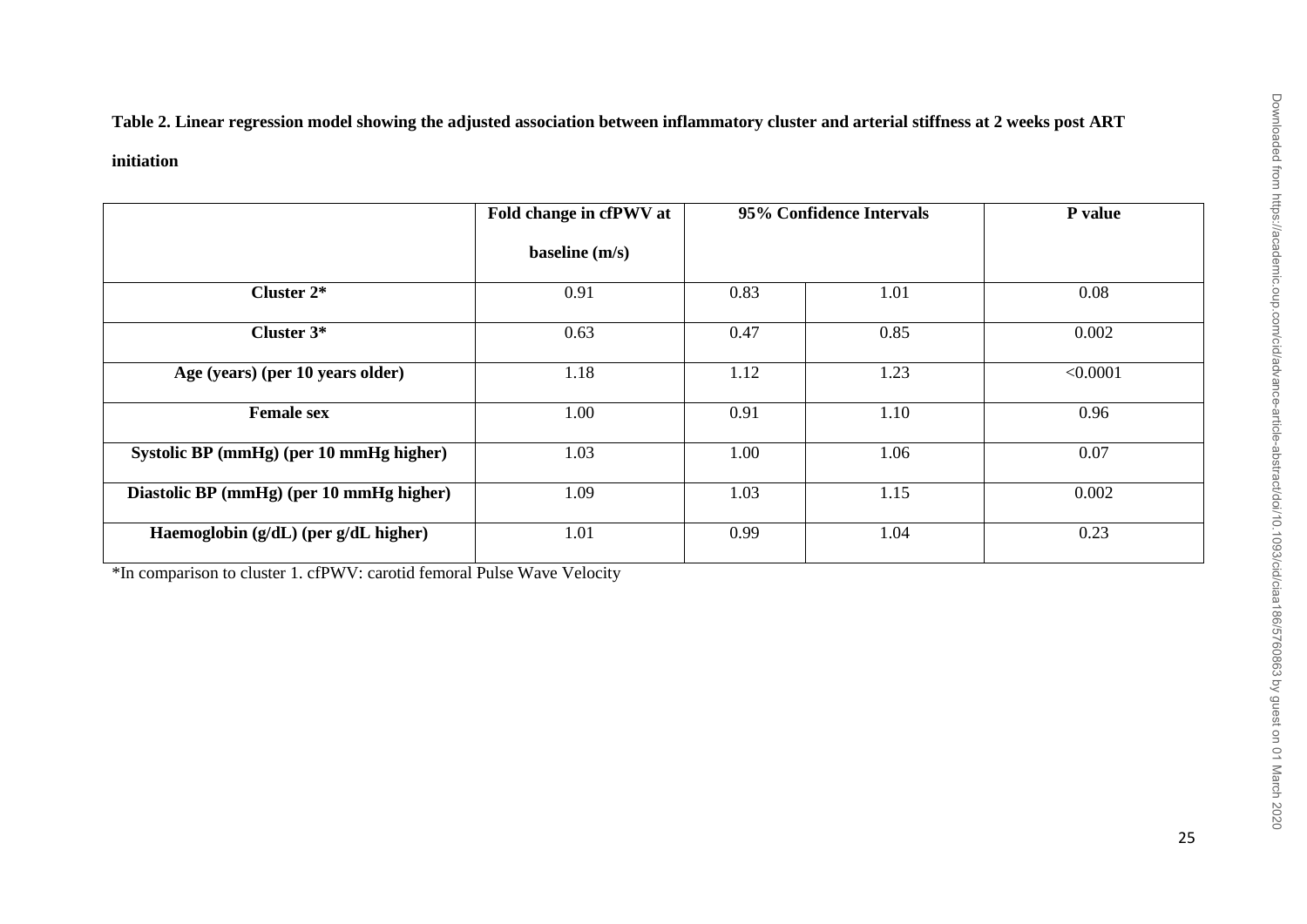**Table 3. Mixed model analysis showing the effect of inflammatory biomarker cluster on cfPWV slope over 42 weeks post ART initiation**

|                                                                                      | Fold change in cfPWV | 95% Confidence Interval |      | p value  |
|--------------------------------------------------------------------------------------|----------------------|-------------------------|------|----------|
| Average effect of Time on cfPWV at 42 weeks post ART                                 | 0.94                 | 0.90                    | 0.98 | 0.007    |
| Average effect of Cluster on cfPWV at 42 weeks post ART                              |                      |                         |      |          |
| Cluster 2 versus Cluster 1                                                           | 0.95                 | 0.85                    | 1.05 | 0.30     |
| Cluster 3 versus Cluster 1                                                           | 0.89                 | 0.69                    | 1.14 | 0.35     |
| Adjusted effect of cluster on rate of change in cfPWV over 42 weeks ART <sup>a</sup> |                      |                         |      |          |
| Cluster 2 versus Cluster 1                                                           | 0.99                 | 0.86                    | 1.14 | 0.91     |
| Cluster 3 versus Cluster 1                                                           | 1.45                 | 1.01                    | 2.09 | 0.045    |
| Enrolment Age (per 10 year higher)                                                   | 1.23                 | 1.18                    | 1.27 | < 0.0001 |
| Enrolment Diastolic BP (per 10 mmHg higher)                                          | 1.10                 | 1.06                    | 1.15 | < 0.0001 |
| Female sex (vs male)                                                                 | 0.97                 | 0.90                    | 1.04 | 0.36     |
| Enrolment Haemoglobin (g/dL) (per g/dL higher)                                       | 1.01                 | 1.00                    | 1.03 | 0.11     |

Note: Adjusted for baseline cfPWV. <sup>a</sup>Model showing effect of interaction between cluster and time on cfPWV over 42 weeks post ART initiation, adjusted for average effect of age, blood pressure, sex and haemoglobin.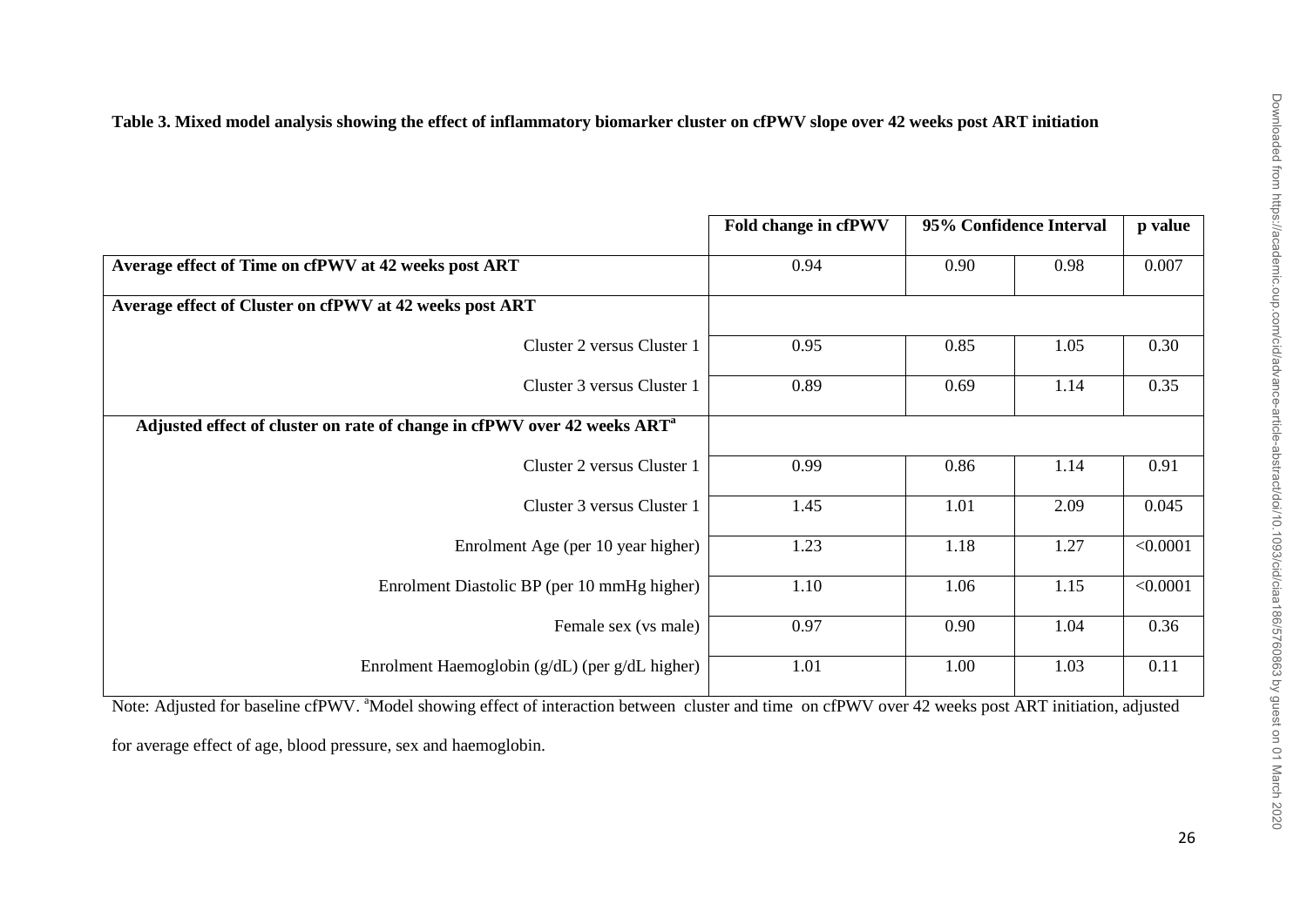# **Figure legends**

**Figure 1. Identification of 3 distinct inflammatory biomarker clusters for 211 patients with HIV infection**

Note: clusters plotted against the first two principal components (percentage total variation explained)

**Figure 2. Heat map of 22 inflammatory biomarkers according to inflammatory cluster**

**Figure 3. Change in cfPWV over 42 weeks of ART according to inflammatory cluster**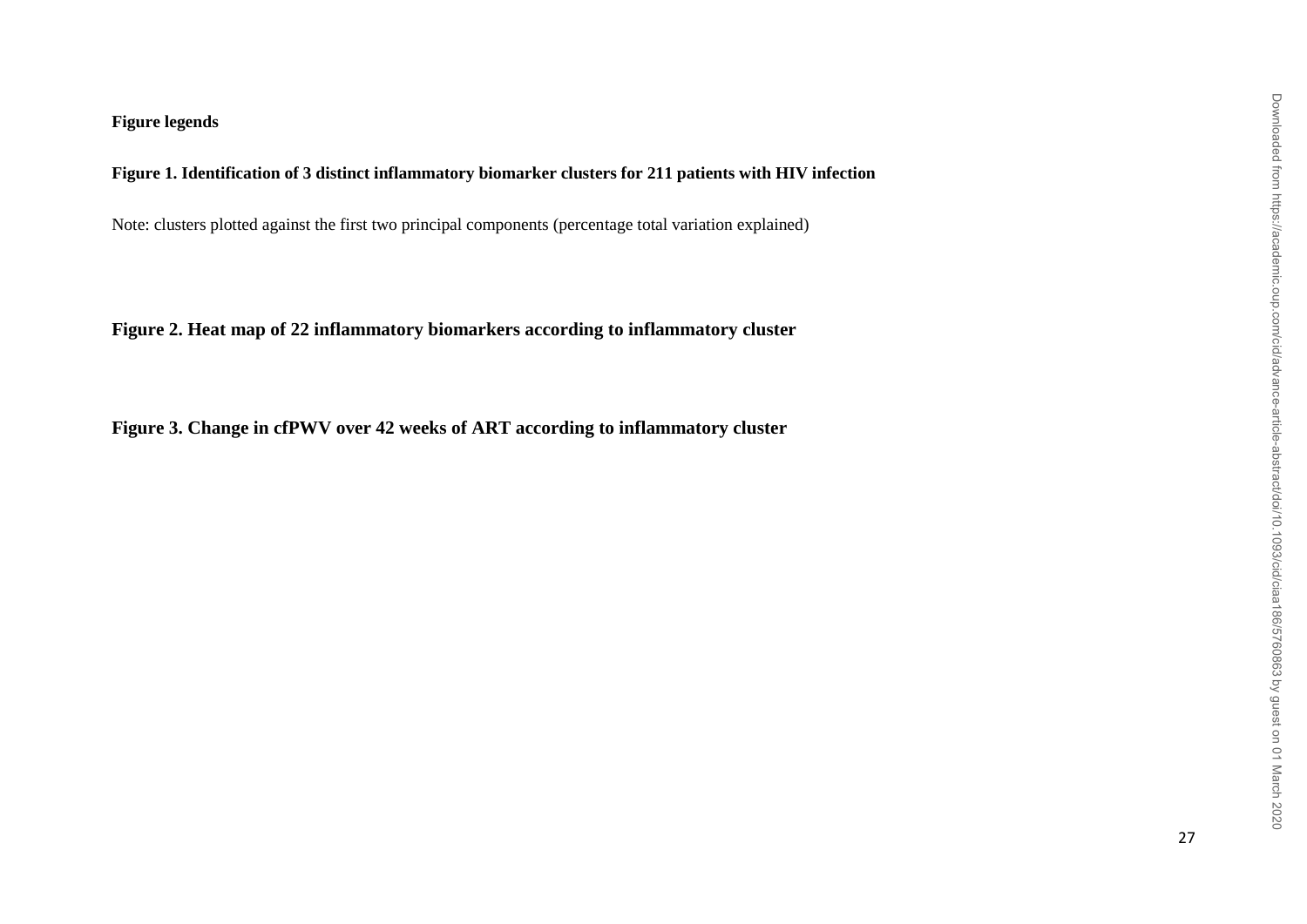

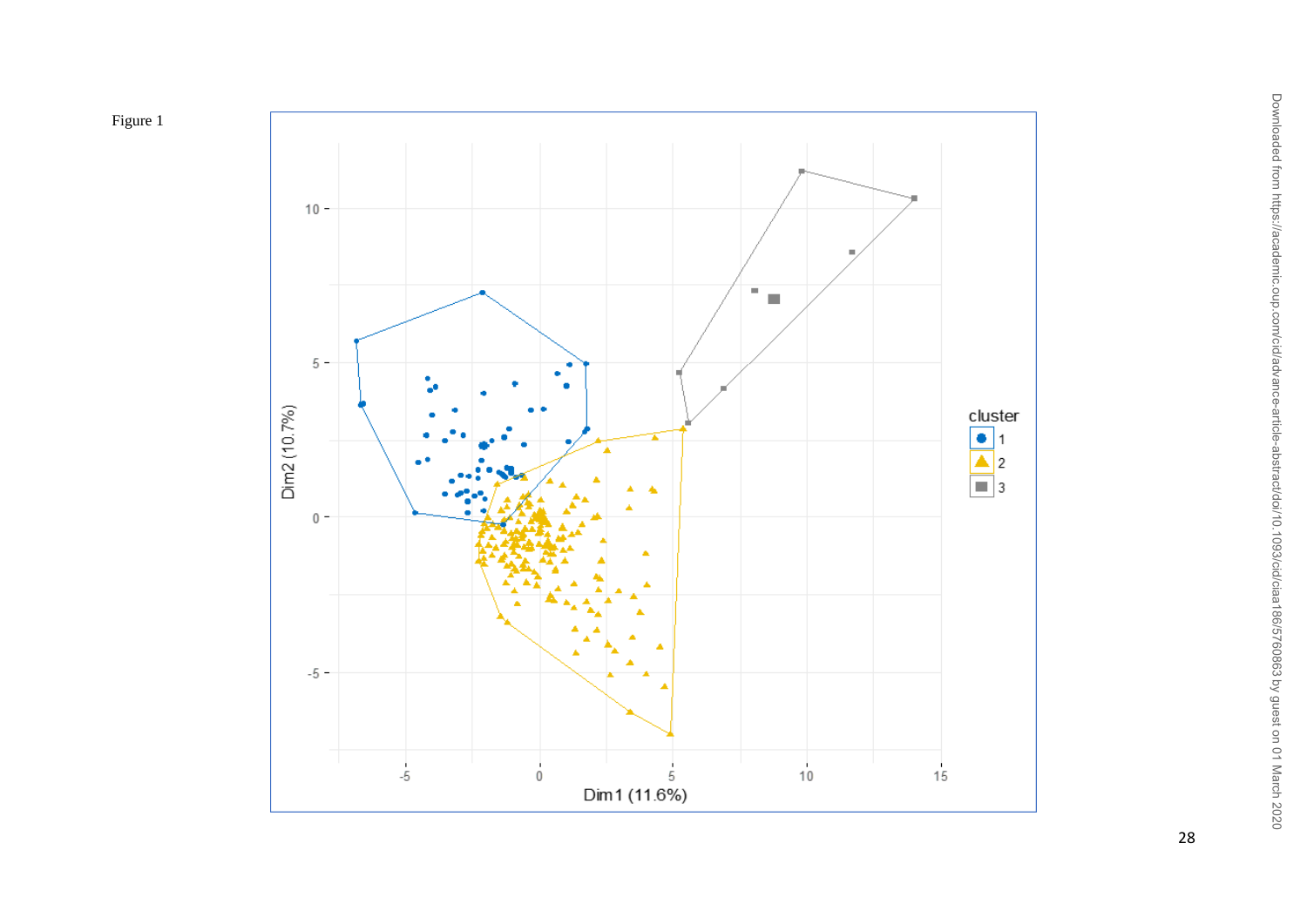

## Figure 2